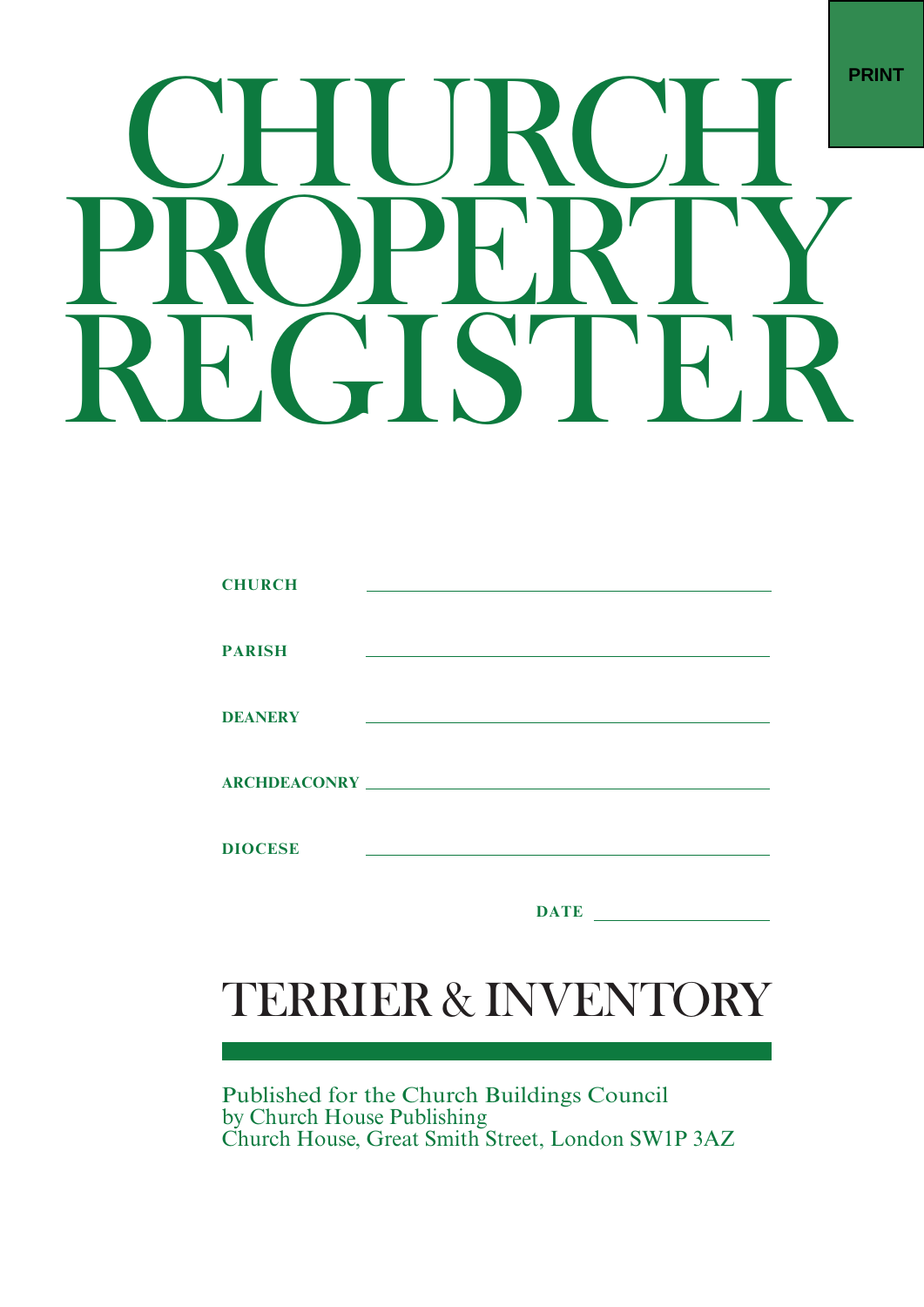# INTRODUCTION

**It is worthwhile at the outset to remind users of this document of the statutory basis for the compilation of this** *Church Property Register,* **as well as the companion document, the** *Church Log Book***. The relevant law is set out in Sections 4 and 5 of the** *Care of Churches and Ecclesiastical Jurisdiction Measure 1991***, as follows:**

- **SECTION 4.** 1 In every parish it shall be the duty of the churchwardens -
	- A to compile and maintain -
	- 1 a full terrier of all lands appertaining to the church;
	- 2 a full inventory of all articles appertaining to the church;
	- B to insert in a log book maintained for the purpose a full note of all alterations, additions and repairs to, and other events affecting, the church and the lands and articles appertaining thereto and of the location of any other documents relating to such alterations, additions, repairs and events which are not kept with the log book.
	- 2 In carrying out their duty under subsection 1 above the churchwardens shall act in consultation with the minister.
	- 3 The form of the terrier, inventory and log book shall accord with such recommendations as the Church Buildings Council may make.
	- 4 The churchwardens shall send a copy of the inventory to such person as the bishop of the diocese concerned may designate from time to time for the purpose of this subsection as soon as practicable after it is compiled and shall notify that person of any alterations at such intervals as the bishop may direct from time to time.
	- 5 This section applies in relation to each church in a parish containing more than one church.

**SECTION 5.** 1 In every parish it shall be the duty of churchwardens -

- A at least once in every year, to inspect or cause an inspection to be made of the fabric of the church and all articles appertaining to the church;
- B in every year, to deliver to the parochial church council and on behalf of that council to the annual parochial church meeting a report (referred to below as "the annual fabric report") on the fabric of the church and all articles appertaining to the church, having regard to the inspection or inspections carried out under paragraph A above, including an account of all actions taken or proposed during the previous year for their protection and maintenance and, in particular, for the implementation of any recommendation contained in a report under a scheme made in pursuance of Section 1 of the *Inspection of Churches Measure 1955.*
- 2 In carrying out their duty under subsection (1) above the churchwardens shall act in consultation with the minister.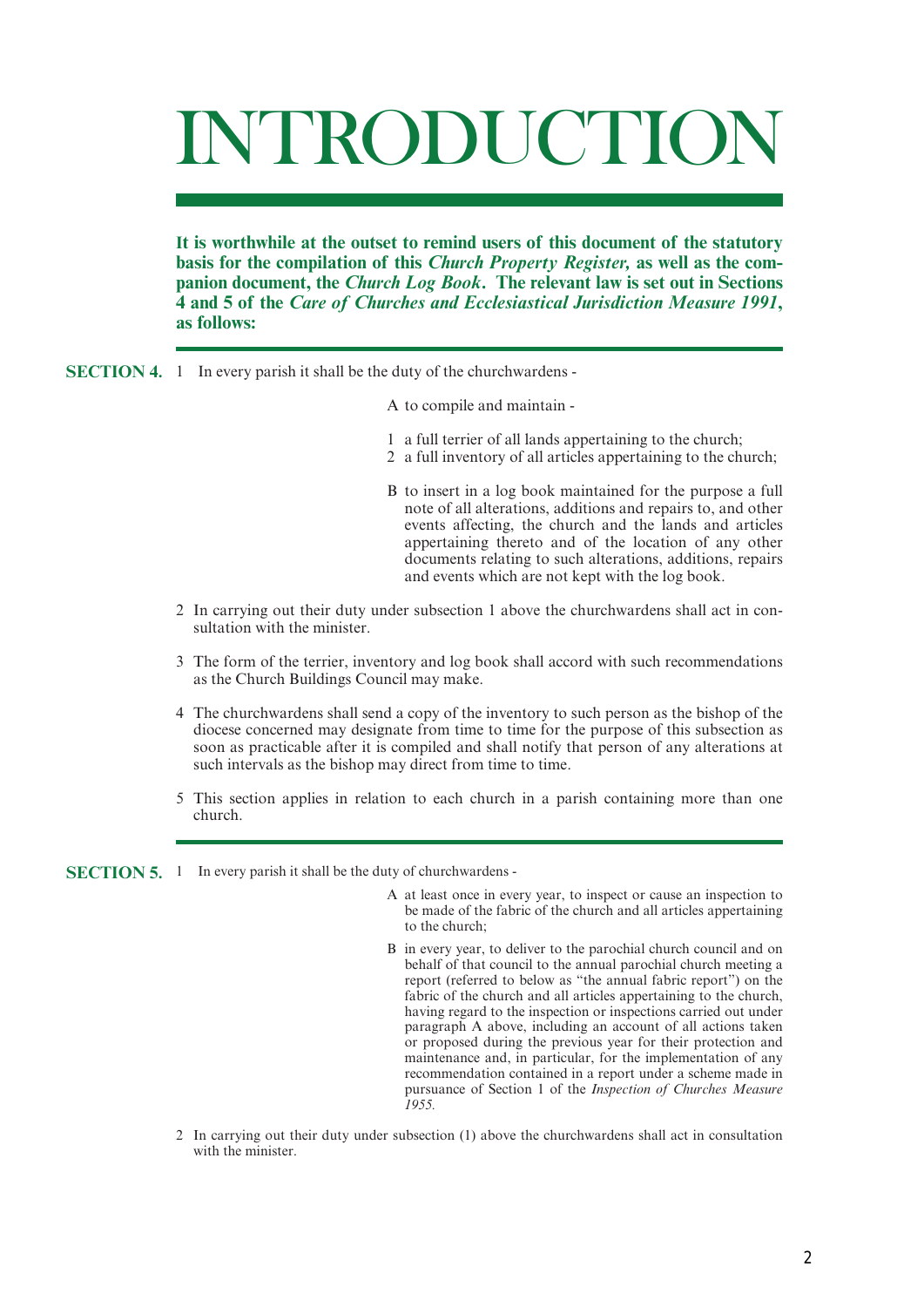# INTRODUCTION

- 3 The annual fabric report shall be delivered to the parochial church council at its meeting next before the annual parochial church meeting and, with such amendments as that council may make, to the ensuing annual parochial church meeting.
- 4 The churchwardens shall, as soon as practicable after the beginning of each year, produce to the parochial church council the terrier, the inventory and the log book relating to events occurring in the previous year and such other records as they consider likely to assist the council in discharging its functions in relation to the fabric of the church and articles appertaining to the church.
- 5 Any terrier, inventory or log book produced to the parochial church council in accordance with subsection 4 above shall be accompanied by a statement, signed by the churchwardens, to the effect that the contents thereof are accurate.
- 6 This section applies in relation to each church in a parish containing more than one church.
- 7 In this section "year" means calendar year.

**The definition of "church" in the Measure extends to:**

- **• Any parish church**
- **• Any other church or chapel which is consecrated for the purpose of public worship;**
- **• Any building licensed for public worship, other than:**
	- **i) a building which is in a university, college, school, hospital or public or charitable institution but which has not been designated under Section 29(2) of the** *Pastoral Measure 1983* **as a parish centre of worship;**
	- **ii) a building which has been excluded from the requirements to produce a terrier/inventory and log book by direction of the bishop of the diocese concerned with the approval of the Diocesan Advisory Committee for the Care of Churches; and**
	- **iii) a building used solely for the purpose of religious services relating to burial or cremation.**

The Register should be completed in permanent ink, preferably the Stationery Office Record Ink that is advised for the completion of registers of baptisms, marriages and burials.

## **When the document is compiled, it should be kept in the church safe and the duplicate (see 4.4 above) sent to the person designated by the diocesan bishop; information on whom to contact will be available from the diocesan office.**

If it is desired to produce this document on a computer, this is acceptable to the Council provided that 'hard copies' are produced for storage as if the document had been produced manually and the published format is followed. The paper should be of archival quality.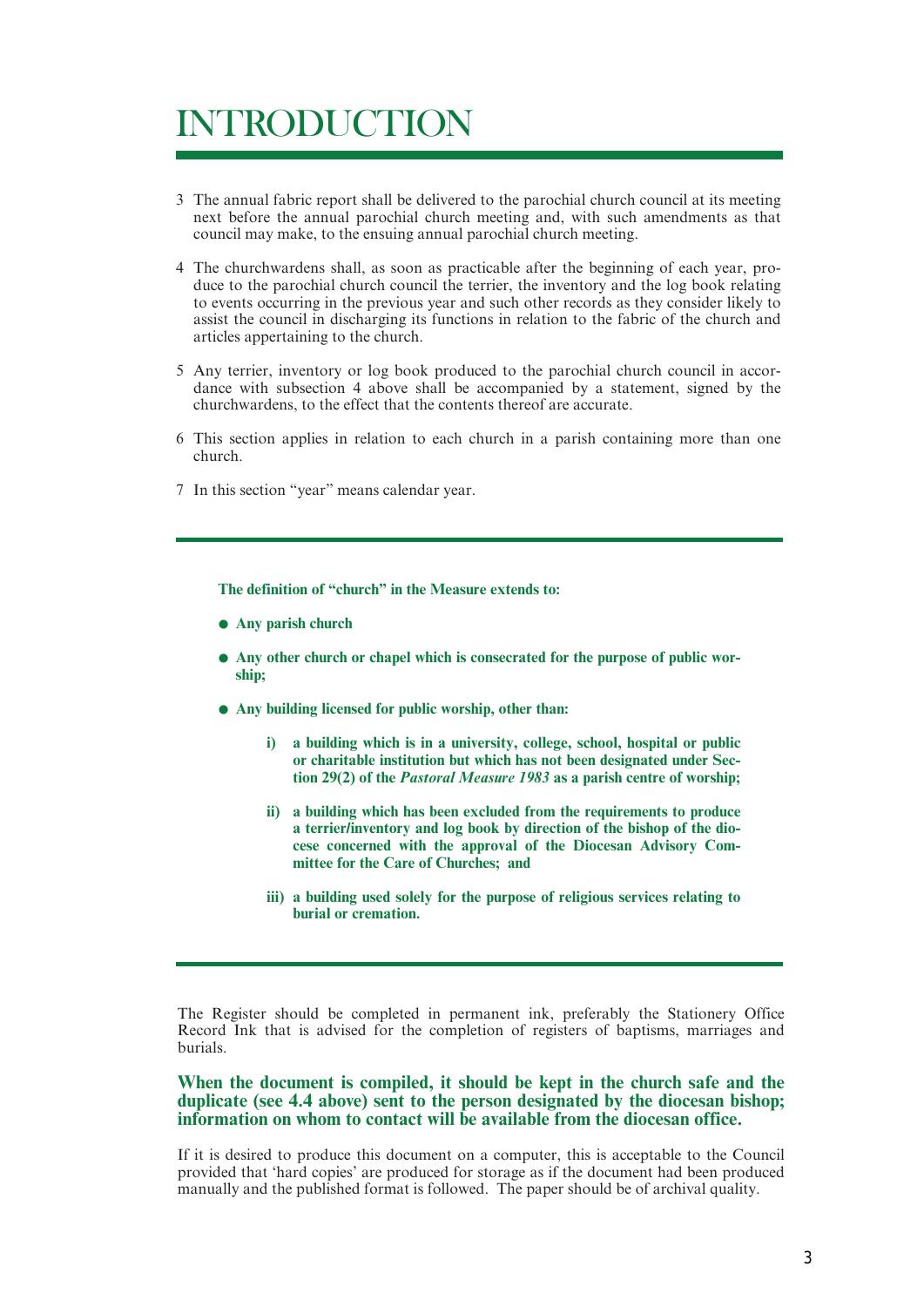# SOURCES FOR REFERENCE

**The compilation of an accurate register inevitably involves a certain amount of research on the history of the church and its furnishings. The following sources may provide useful guidance:**

#### **THE PREVIOUS TERRIER/INVENTORY**

The information given here will need to be carefully checked and updated, but will provide a useful starting point.

## **THE LISTING DESCRIPTION**

The vast majority of churches are listed as being of architectural or historic interest. The listing description (a copy of which will be available from the local authority or at www.imagesofengland.org.uk) may provide good information about the history of the church itself, building materials, and occasionally furnishings as well.

#### **NADFAS**

The church recorder groups of the National Association of Decorative and Fine Arts Societies are dedicated amateurs who have so far compiled a full record of the furnishings of over 1,000 churches. If a church has a NADFAS record this will assist the compilation of a register.

## **BOOKS**

A short bibliography is given at the end of this introduction.

**The importance of instituting and maintaining a photographic record of all furnishings, particularly movable pieces, cannot be too strongly emphasised. This record should include all communion plate, furniture, stained glass and monuments. The dossier of photographs should be kept with both copies of the** *Church Property Register;* **the loose-leaf format facilitates the insertion of plastic wallets (which should be non-PVC) for photographs. These may be purchased through most photographic dealers. For more information on photographing church furnishings see** *A Guide to the Photography of Church Furnishings* **(CHP 1999).**

The *Church Property Register* is designed to complement the *Church Log Book*. This document, which is also published in loose-leaf format, provides for the tabular presentation of work undertaken in successive quinquennial periods, and enables the filing of quinquennial survey reports and other professional reports. Both documents are printed on paper of a quality suitable for long-term preservation. To protect the documents further, they should be kept in a box of archival quality. The diocesan record officer will be able to advise on this.

In those cases where responsibility has been delegated to district church councils and to deputy wardens by means of a pastoral scheme or bishop's instrument (for example in a team ministry), all references to churchwardens and parochial church councils throughout this document should be taken to apply to deputy wardens and district church councils.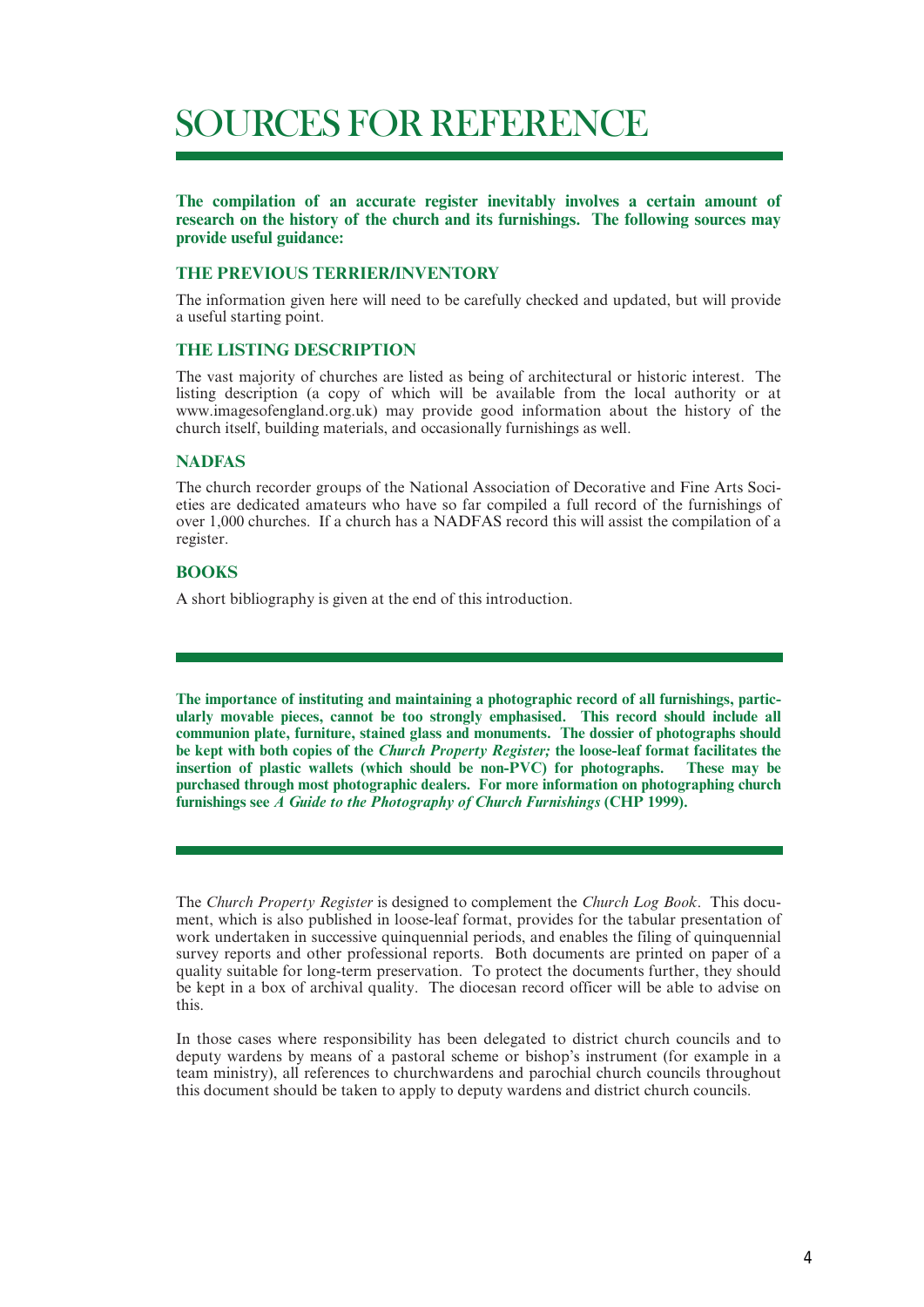## RESOURCES

*Recording a Church: an illustrated glossary* Published by the Council for British Archaeology, Bowes Morrell House, 111 Walmgate, York YO1 9WA (Tel: 01904 671417)

## USEFUL ADDRESSES

The Church Buildings Council English Heritage<br>Church House PO Box 569 Church House Great Smith Street Swindon SN2 2YP London SW1P 3AZ Tel: 0870 333 1181 Tel: 020 7898 1866 Fax: 01793 414926 Fax: 020 7898 1881 www.english-heritage.org.uk enquiries@ccb@c-of-e.org.uk

NADFAS<br>
NADFAS<br>
House Northminster House<br>
Northminster Ho NADFAS House Northminster House<br>8 Guilford Street Northminster Road Tel: 020 7430 0730<br>
Fax: 020 7242 0686<br>
Fax: 01733 455103 Fax: 020 7242 0686

Northminster Road London WC1N 1DA Peterborough PE1 1UA www.naturalengland.org.uk

The attention of parishes is drawn also to the booklets published by the Church Buildings Council which provide detailed advice and information on the care of churches and their furnishings. A complete list is available from the Council on request or from www.chpublishing.co.uk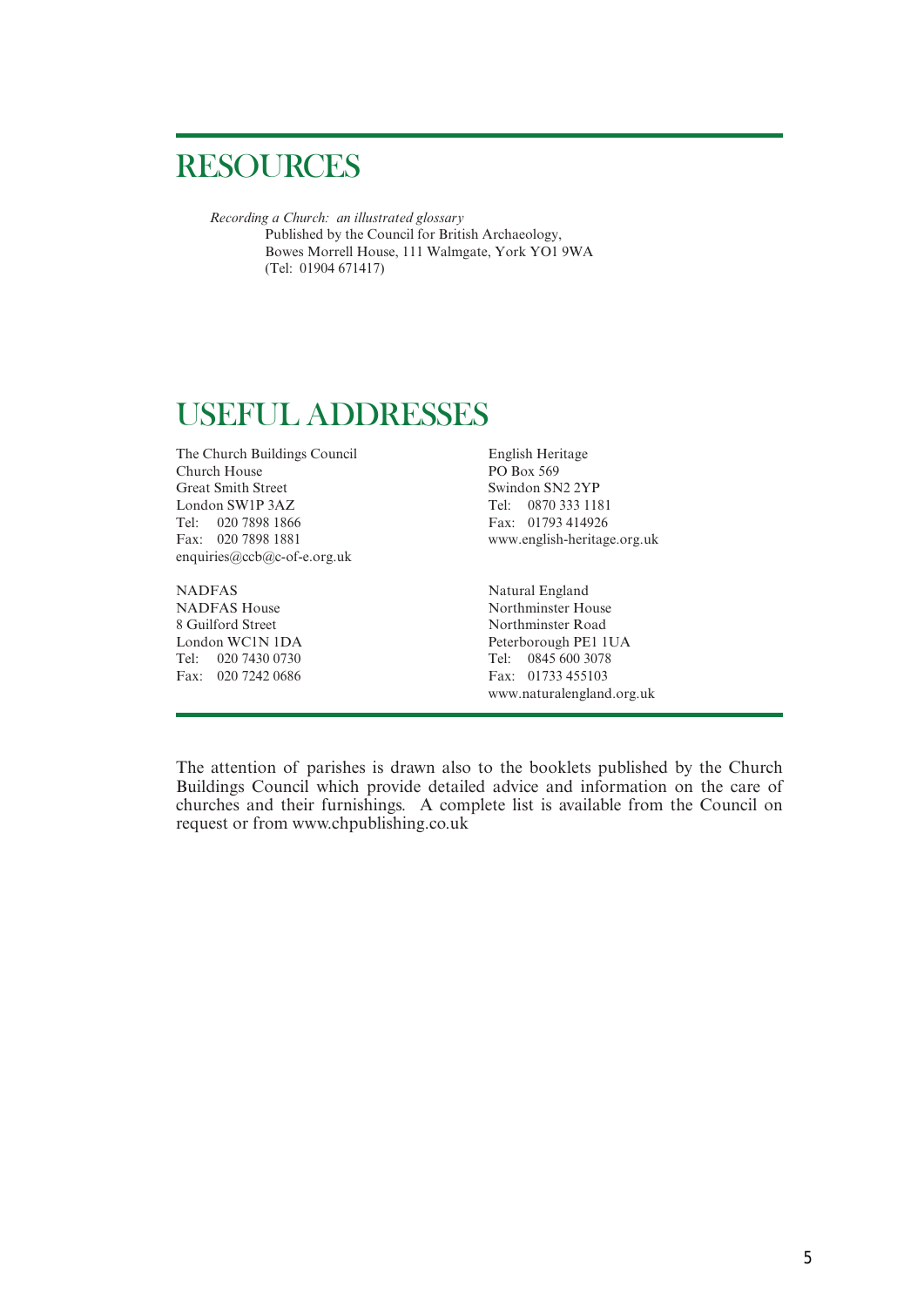# **THE CHURCH BUILDING**<br>**STRUCTURE OF THE CHURCH**

Plan: list the component parts of the church (e.g. chancel, chapels, nave, aisles, transepts, tower, porch, vestry, parish room). A ground plan should accompany this Register.

Building materials (including roof coverings)

Summarise the building history of the church, giving dates of the various parts of the structure and major restorations, names of architects, etc.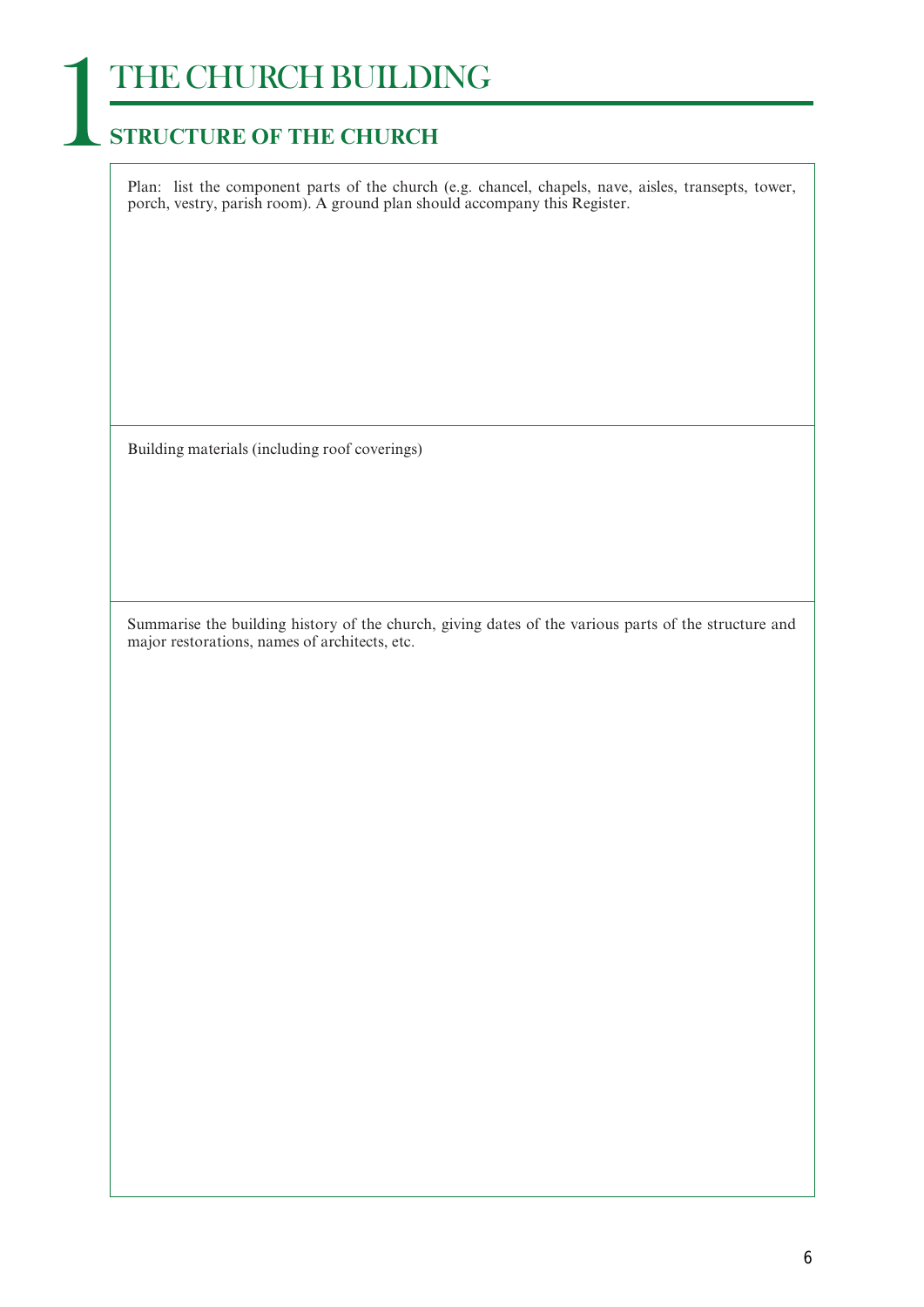If the church is listed as being of special architectural and historic interest, give date and grade of listing. (This information may be obtained from the local authority). State also if the church is situated in a conservation area.

1

List any part scheduled under the Ancient Monuments Acts. (This information may be obtained from English Heritage).

State who is liable for the repair of the nave, chancel or other parts of the church, and specify any private chapels. Give the name and address of any Lay Rector responsible for the repair of the chancel. (Advice on this may be sought from the diocesan registrar or the diocesan office).

Give the dates of any grants which have been received from English Heritage or its predecessors. List conditions accepted by the parish at the time. (All grants for the repair of the church or its furnishings from charitable trusts or other bodies should be recorded in *The Church Log Book*).

List any deeds or Acts of Parliament relating to the church, and state where they are deposited.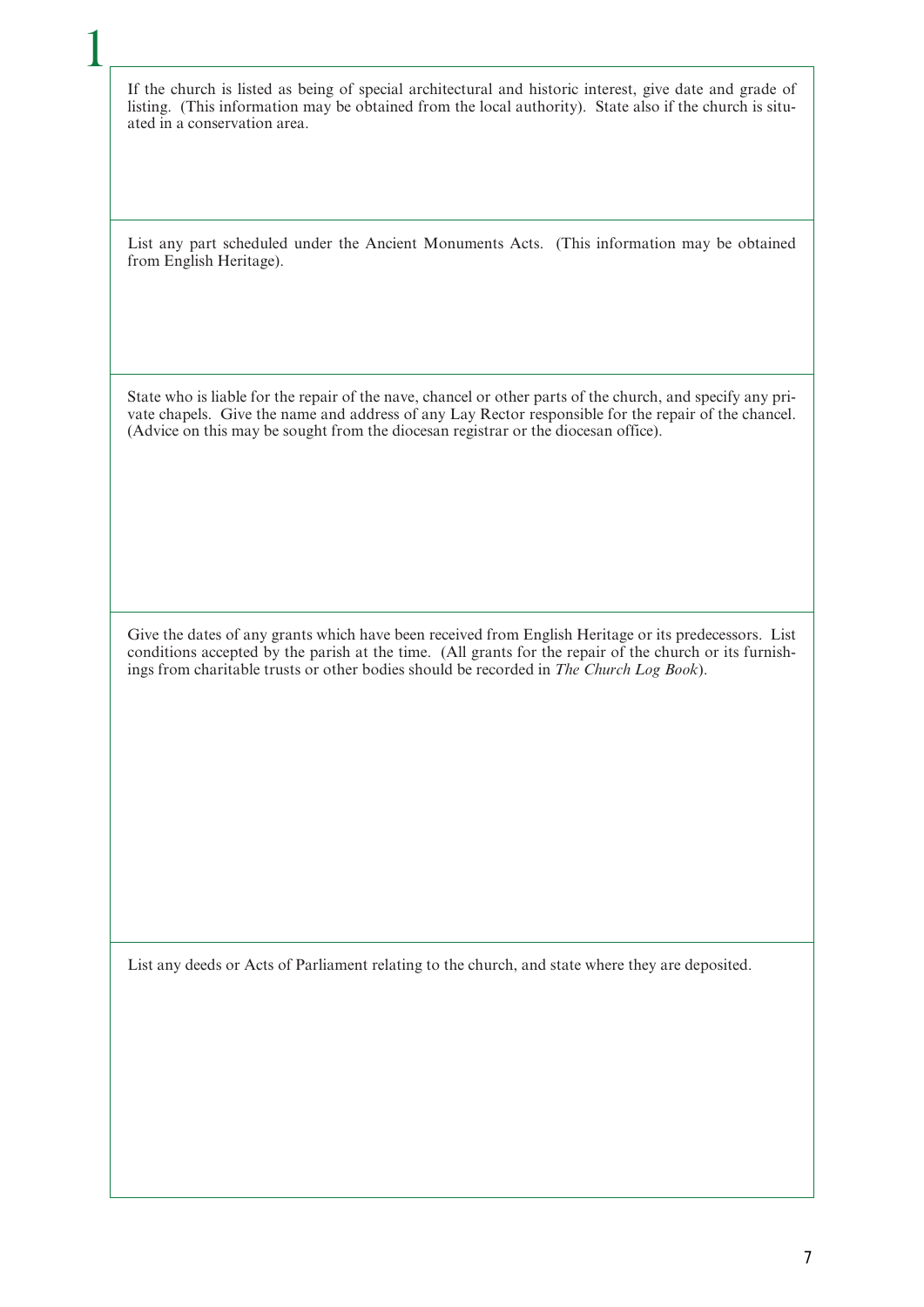# 1 **OTHER BUILDINGS IN THE PARISH**

List any separate church halls. Give the names of custodian and managing trustees, where applicable, with dates of appointment and state where the deeds are deposited.

List other buildings owned or leased by the parish, e.g. Sunday school, curate's house, verger's house and church school. Give the names of the custodian and managing trustees, where applicable, with dates of appointment and state where the deeds are deposited.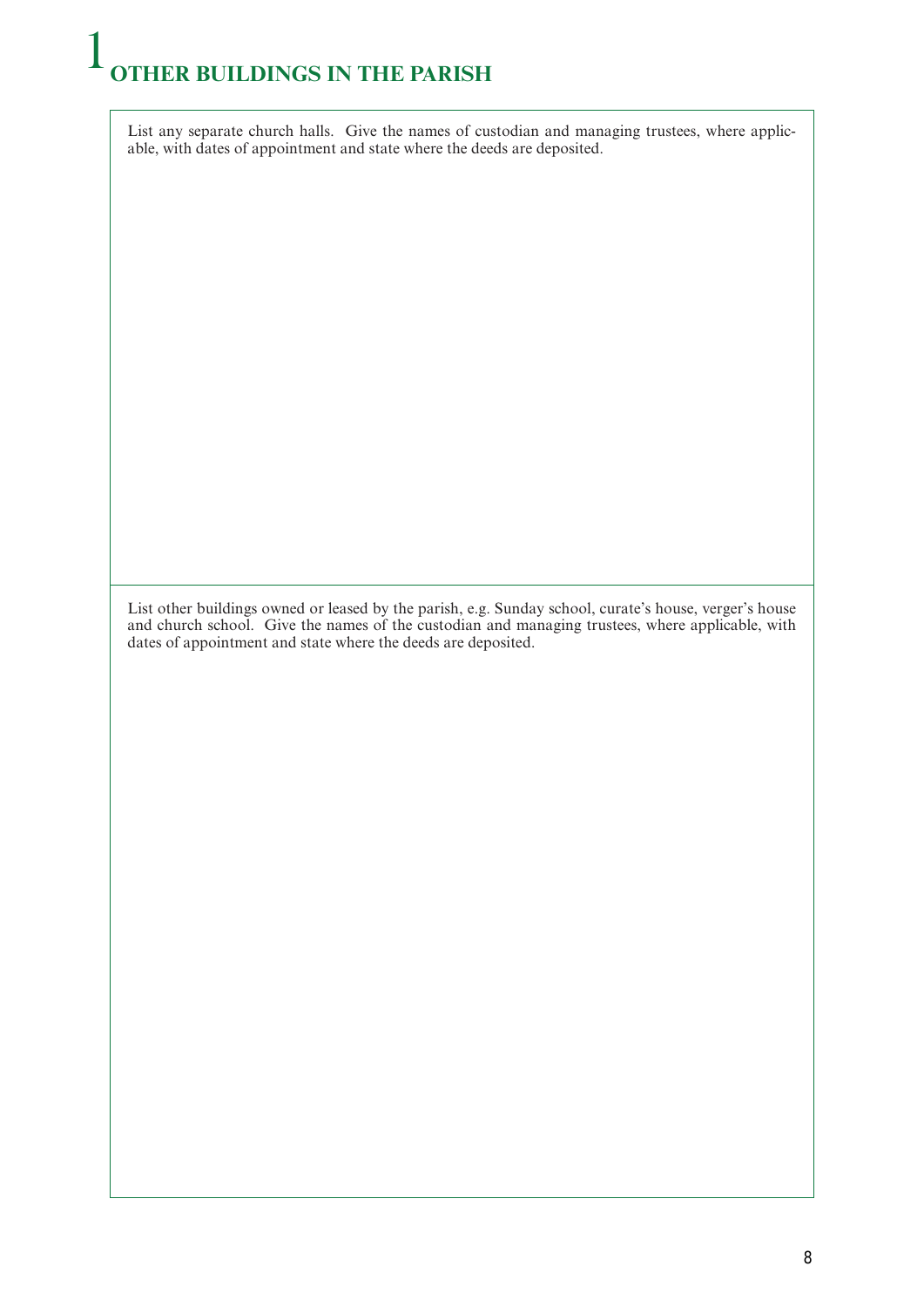# THE CHURCHYARD

2

Describe this, stating the area and boundary walls or fences, and who is responsible for their repair; describe also the access to the church (e.g. footpath or vehicular access).

State where a plan of burials is kept. Give the date of the plan. For details of how to make a churchyard plan see *The Churchyards Handbook* (CHP 2001).

Describe any specific area set aside within the churchyard by faculty (e.g. garden of rest, area for cremated remains).

If the churchyard is closed by Order in Council under the Burial Acts, give the date of the Order.

If it is closed, and the PCC has transferred its maintenance obligation to the local authority, give the name of the local authority by which it is maintained.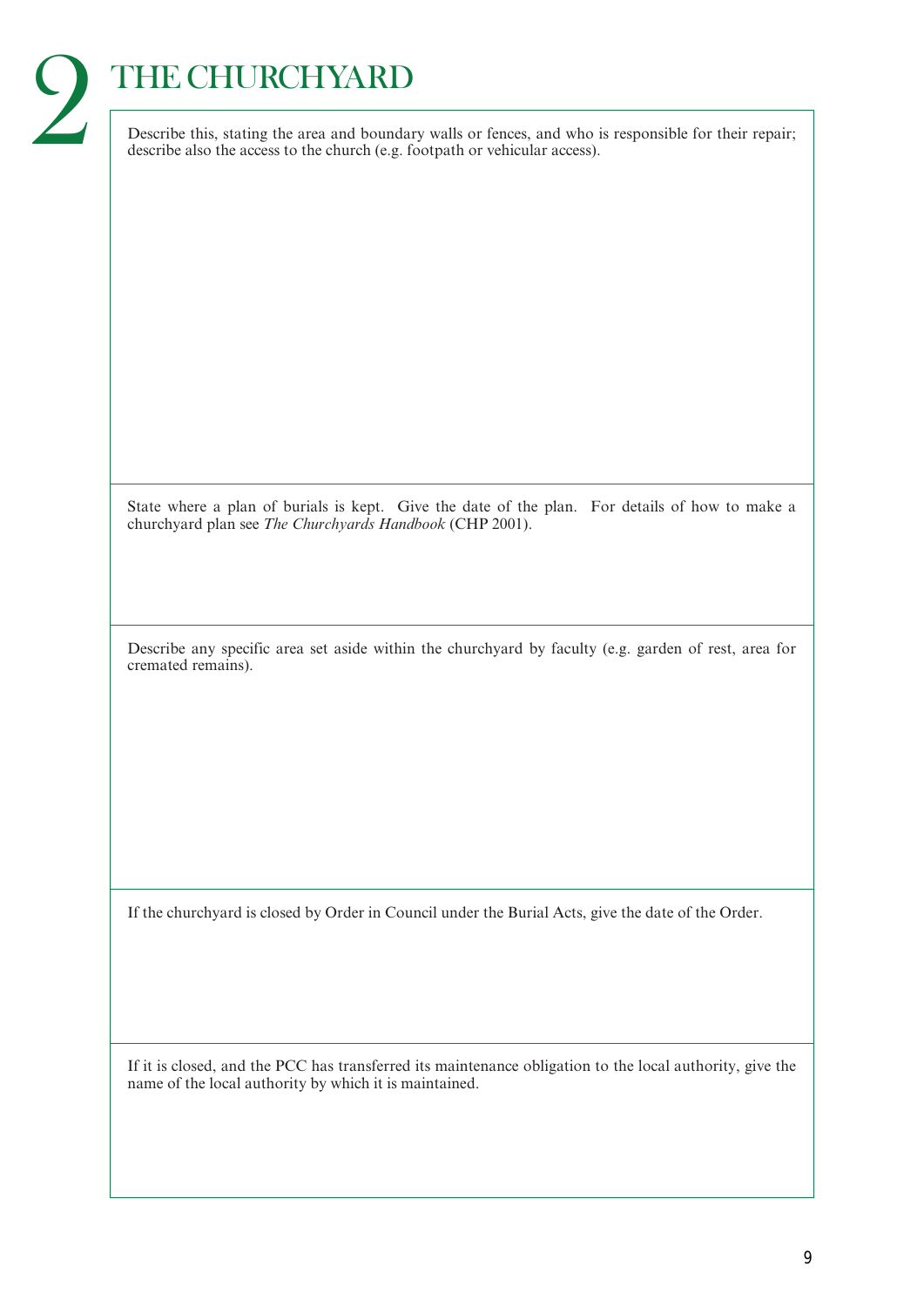If there are any separate deeds relating to the churchyard, state where they are deposited. This should include any deeds which involve the surrender of rights (e.g. under the Open Spaces Act).

Describe any freestanding structures in the churchyard, such as lych-gates or ruins. If any structures are listed or scheduled, give details.

List any rights of way over the churchyard, and public use of footpaths.

List any trees subject to Tree Preservation Orders.

State whether the churchyard is designated as a Site of Special Scientific Interest. (Information on this may be obtained from Natural England).

Describe any churchyard or church burial ground other than that adjacent to the church.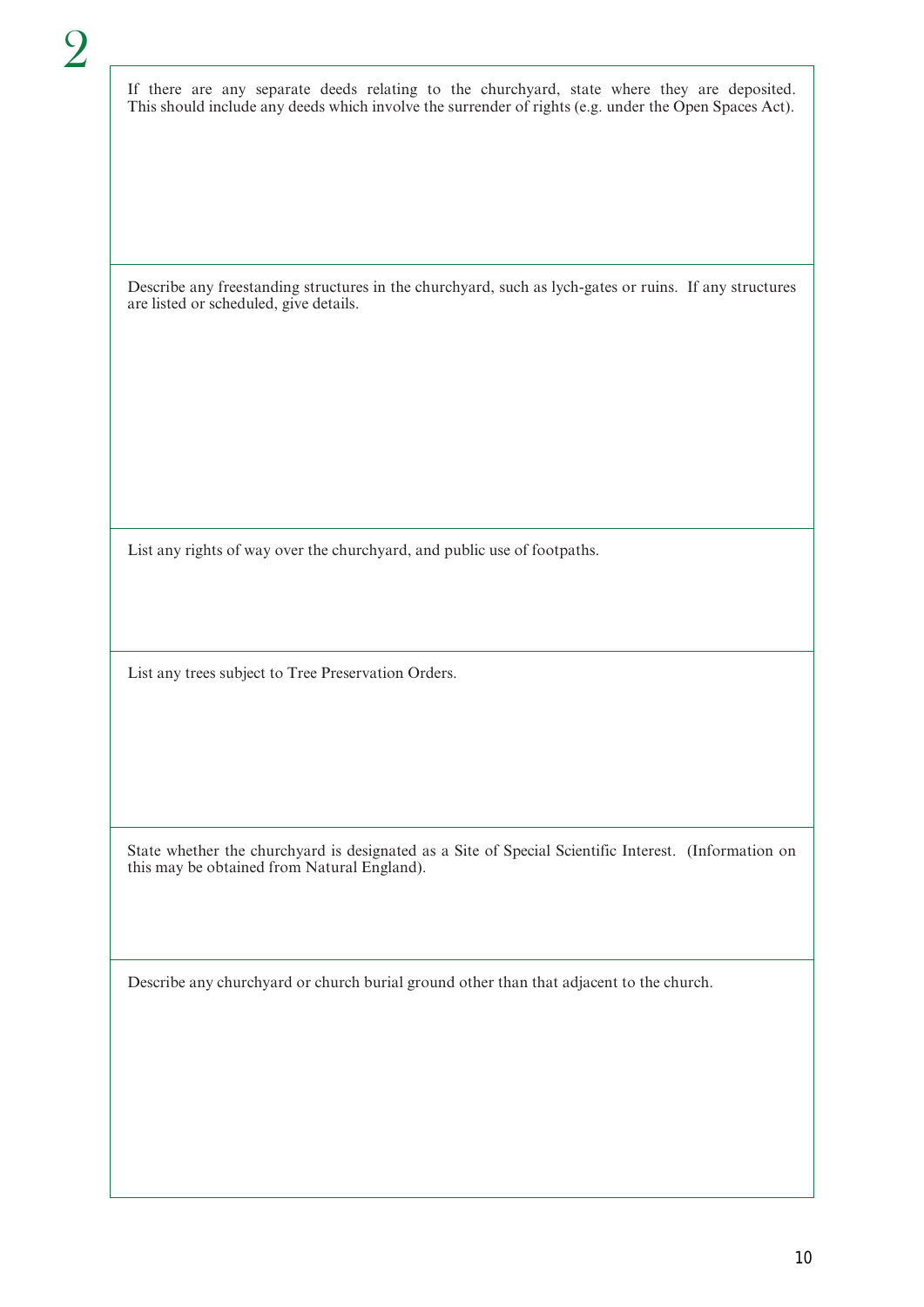# State where any record or inventory of the monuments and memorials is kept. Give the date of the

record.

Identify any monuments listed under Town and Country Planning Acts or scheduled under the Ancient Monuments Acts.

Give details of any assistance received for maintenance or repairs from the Commonwealth War Graves Commission, English Heritage (or its predecessors) or the local authority.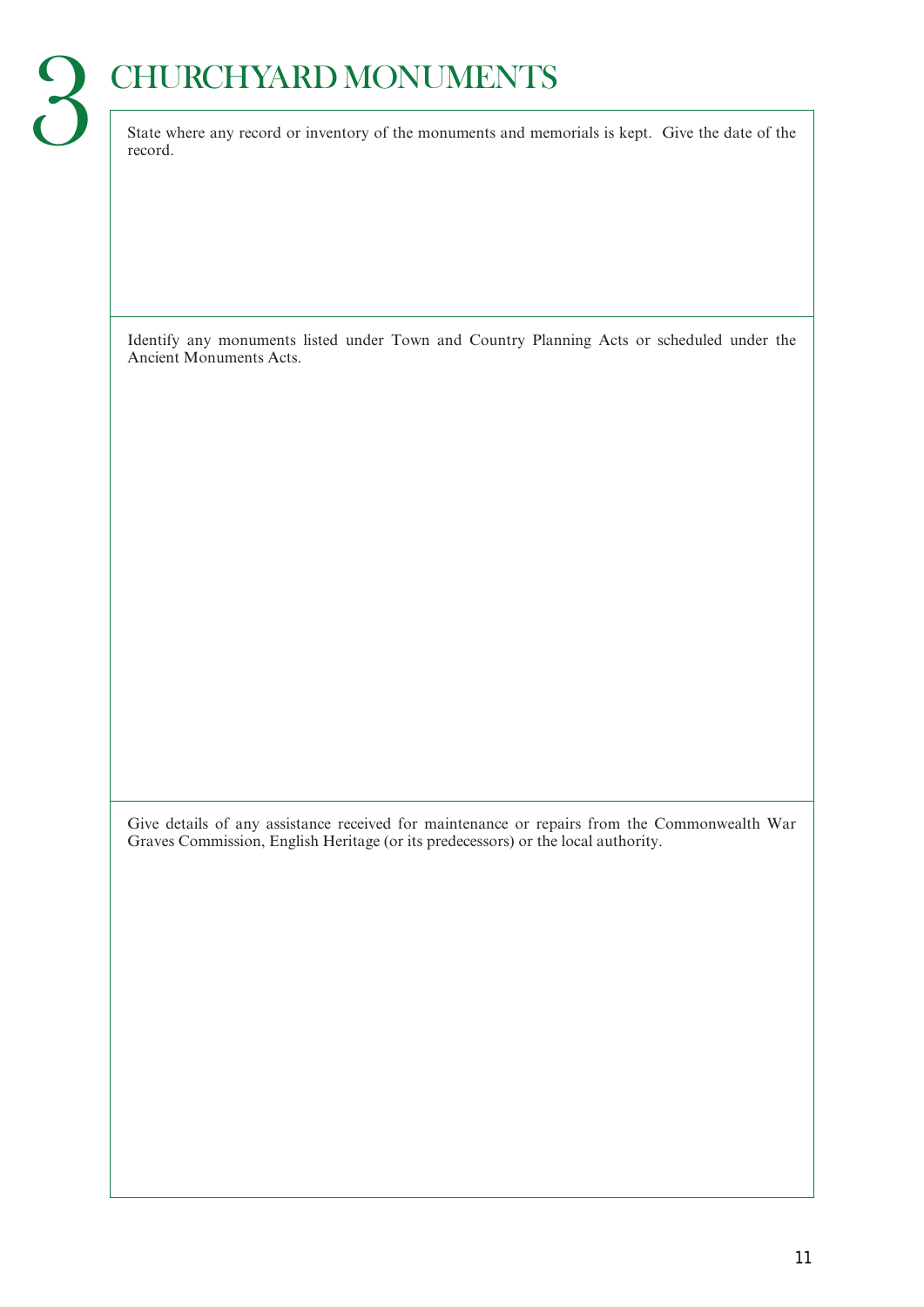

# SCHEDULE OF BENEFACTIONS<br>CONNECTED WITH THE CHURCH<br>Information on benefactions will be available from the Diocesan Boar CONNECTED WITH THE CHURCH

Information on benefactions will be available from the Diocesan Board of Finance as custodian trustees

| Name of benefaction                                                                                                                        | Nature of investment<br>and approximate<br>annual income | Names of custodian<br>and managing trustees | State where the<br>deeds are deposited |
|--------------------------------------------------------------------------------------------------------------------------------------------|----------------------------------------------------------|---------------------------------------------|----------------------------------------|
| Chancel funds                                                                                                                              |                                                          |                                             |                                        |
| For the repairs or<br>expenses of the<br>church or churches<br>or churchyard,<br>or of tombs, or for<br>the maintenance<br>of the services |                                                          |                                             |                                        |
| Funds for repair<br>of other parochial<br>buildings                                                                                        |                                                          |                                             |                                        |
| For other purposes<br>(educational,<br>charitable,<br>lay workers, vergers,<br>administrative staff,<br>etc)                               |                                                          |                                             |                                        |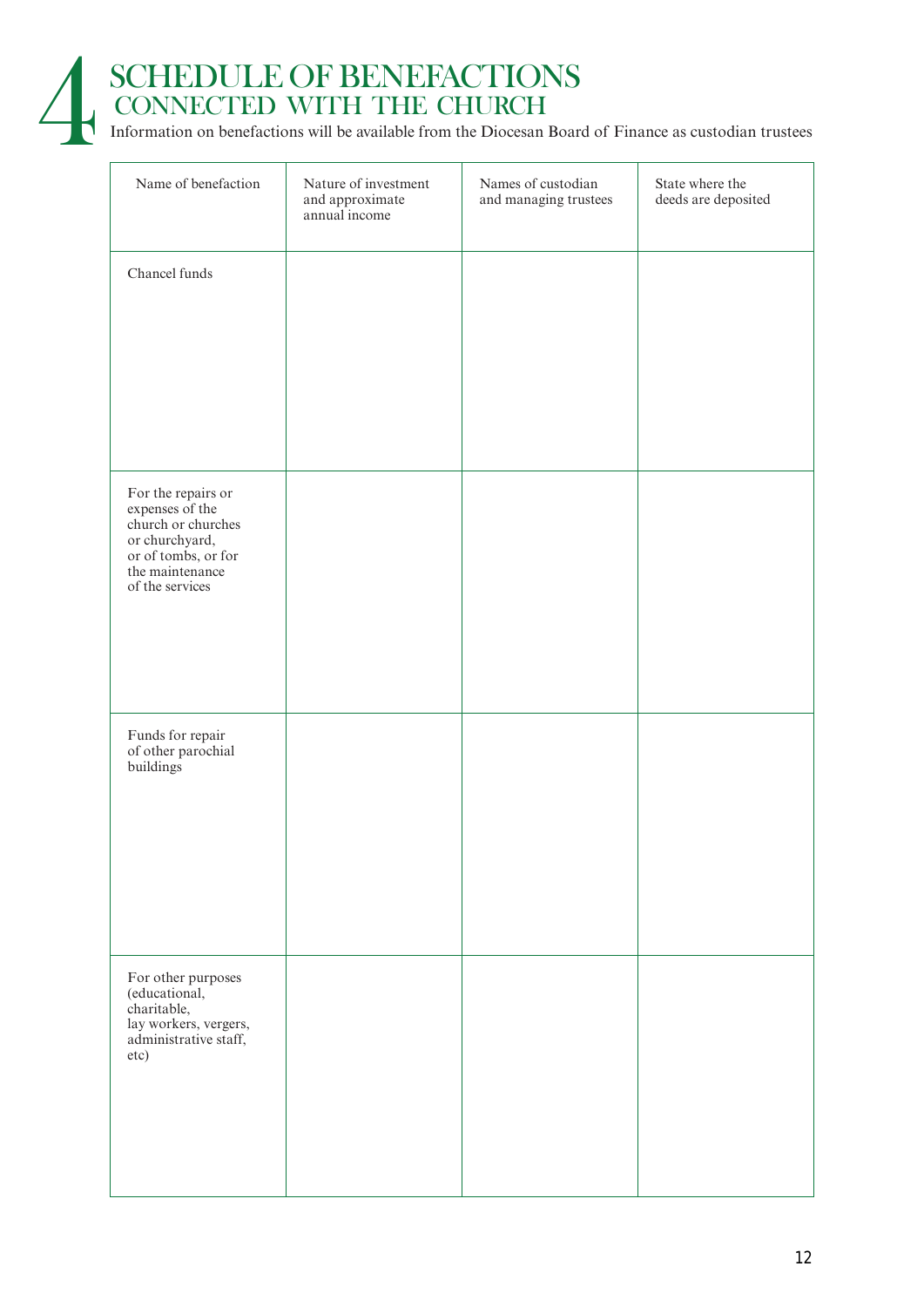5 SCHEDULE OF REGISTERS AND RECORDS

Under the terms of the *Parochial Registers and Records Measure 1978* (revised 1992), parishes are required to deposit in the diocesan record office all registers more than 100 years old, unless permission is granted by the bishop for retention in the parish. Parishes are also encouraged to transfer other archival material to the DRO. Regular inspections are made by the DRO of records in parish custody, and where a list has been drawn up by such an inspector, it should be kept with this Church Property Register. The section which follows is designed for the listing of material which does not appear on the DRO list, and will normally include only recent papers. The annual certification of the *Church Property Register* should include a check that all documents are listed either on the DRO list or in the following schedule.

**Records will fall into one of the following categories. List them in order of the categories.**

| <b>DOCUMENTS</b>                                                                          | <b>DATES</b> |                     | WHERE KEPT |
|-------------------------------------------------------------------------------------------|--------------|---------------------|------------|
|                                                                                           | From         | $\operatorname{To}$ |            |
| <b>CHURCH SERVICES</b>                                                                    |              |                     |            |
| Registers of baptisms<br>marriages<br>and burials                                         |              |                     |            |
|                                                                                           |              |                     |            |
|                                                                                           |              |                     |            |
| Applications for baptisms<br>Baptism certificate counterfoils<br>Copy burial certificates |              |                     |            |
|                                                                                           |              |                     |            |
|                                                                                           |              |                     |            |
| Confirmation registers                                                                    |              |                     |            |
|                                                                                           |              |                     |            |
|                                                                                           |              |                     |            |
|                                                                                           |              |                     |            |
|                                                                                           |              |                     |            |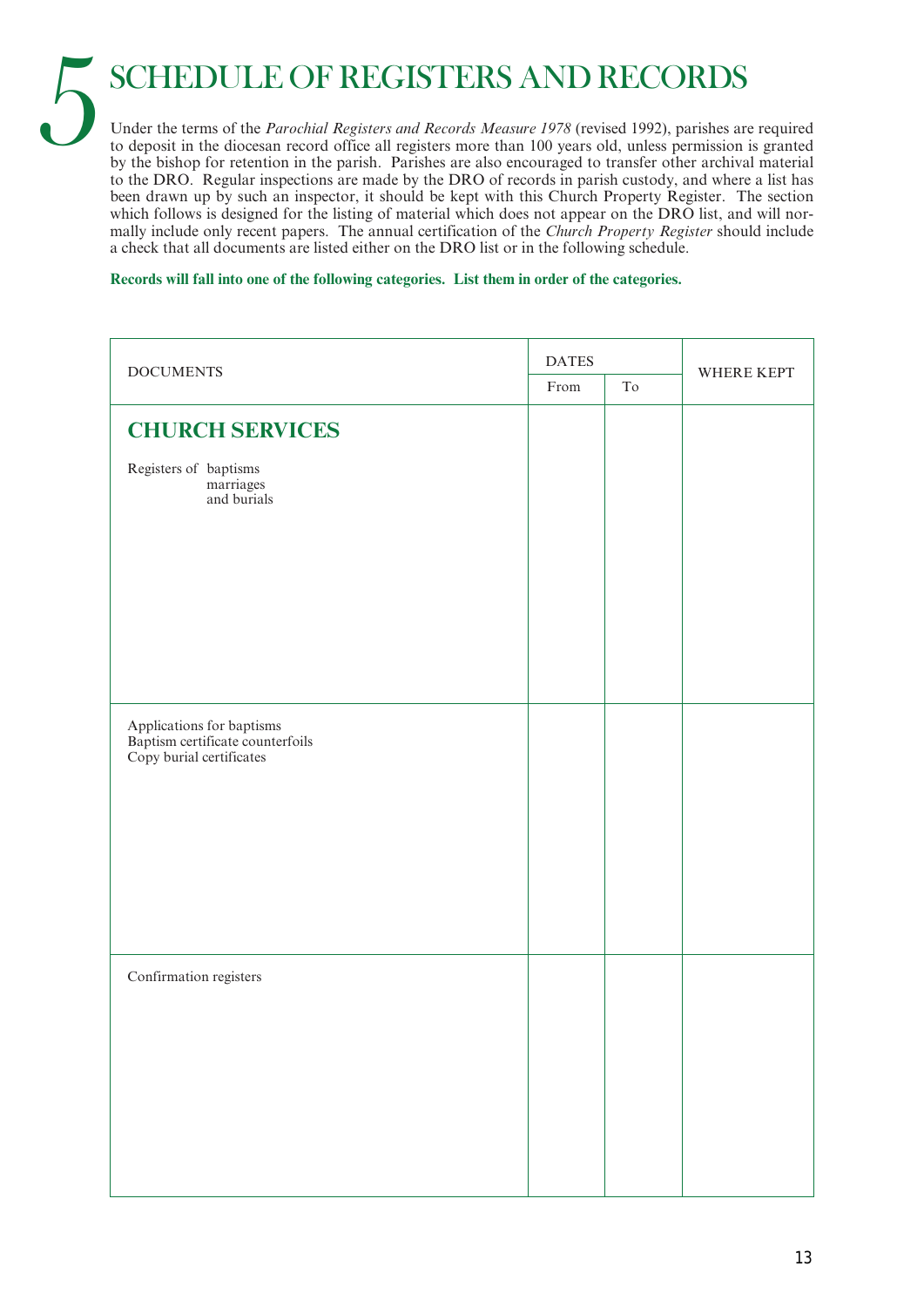| <b>DOCUMENTS</b>                                              |      |                     | WHERE KEPT |
|---------------------------------------------------------------|------|---------------------|------------|
|                                                               | From | $\operatorname{To}$ |            |
| Banns registers                                               |      |                     |            |
|                                                               |      |                     |            |
|                                                               |      |                     |            |
|                                                               |      |                     |            |
| Applications for banns                                        |      |                     |            |
|                                                               |      |                     |            |
|                                                               |      |                     |            |
| Service registers                                             |      |                     |            |
|                                                               |      |                     |            |
|                                                               |      |                     |            |
|                                                               |      |                     |            |
| PARISH ADMINISTRATION                                         |      |                     |            |
| Minute books of the PCC and committees, annual meetings, etc  |      |                     |            |
|                                                               |      |                     |            |
|                                                               |      |                     |            |
|                                                               |      |                     |            |
|                                                               |      |                     |            |
|                                                               |      |                     |            |
|                                                               |      |                     |            |
| PCC records, other than minutes (e.g. files, electoral rolls) |      |                     |            |
|                                                               |      |                     |            |
|                                                               |      |                     |            |
|                                                               |      |                     |            |
|                                                               |      |                     |            |
|                                                               |      |                     |            |
| Vestry minutes                                                |      |                     |            |
|                                                               |      |                     |            |
|                                                               |      |                     |            |
|                                                               |      |                     |            |
|                                                               |      |                     |            |
| Churchwardens' accounts                                       |      |                     |            |
|                                                               |      |                     |            |
|                                                               |      |                     |            |
|                                                               |      |                     |            |
|                                                               |      |                     |            |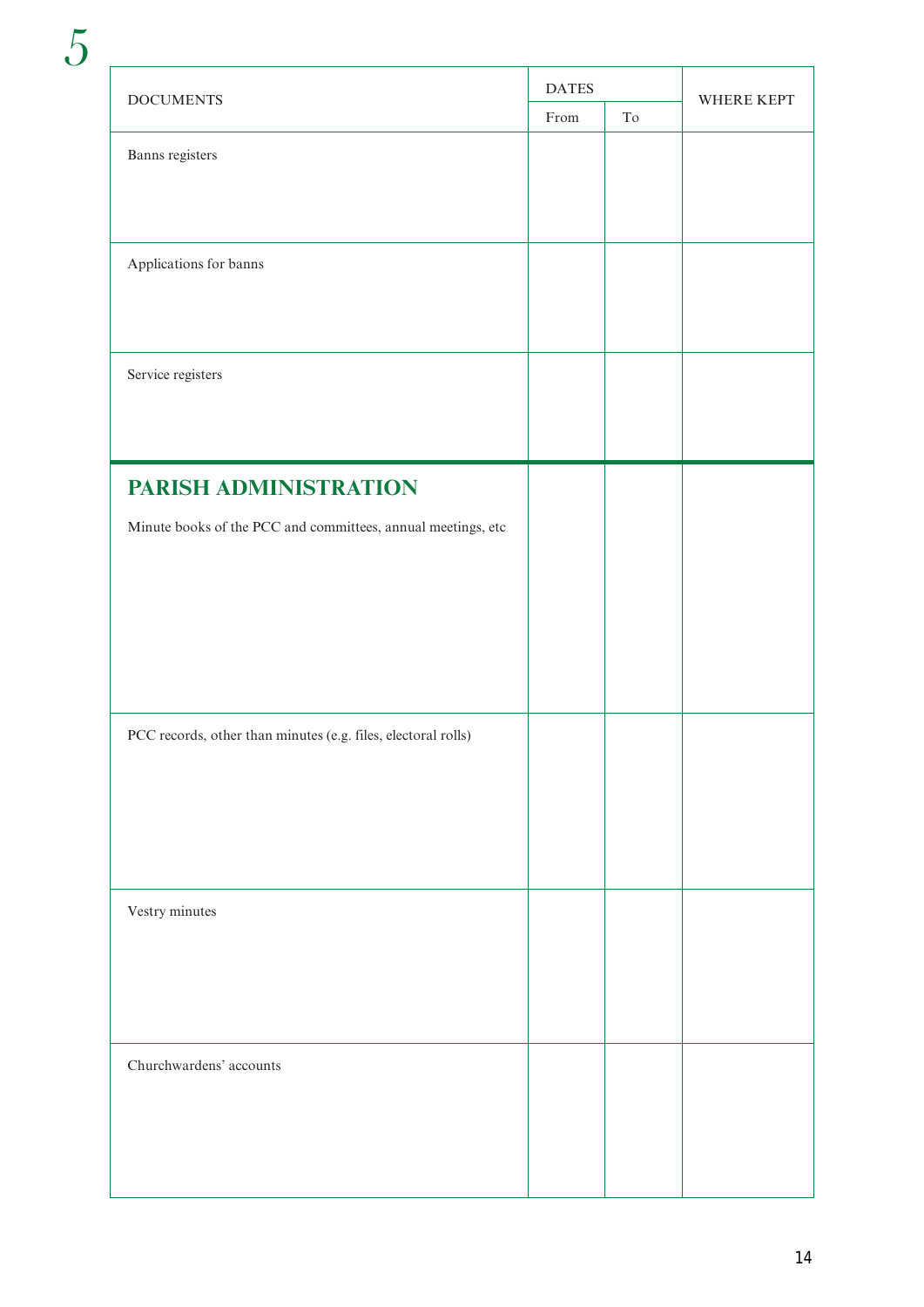| <b>DOCUMENTS</b>                                                                            | <b>DATES</b> |                     | WHERE KEPT |
|---------------------------------------------------------------------------------------------|--------------|---------------------|------------|
|                                                                                             | From         | $\operatorname{To}$ |            |
| Union of benefice papers, pastoral schemes or orders;<br>relevant papers and correspondence |              |                     |            |
|                                                                                             |              |                     |            |
| Papers relating to appointments, institutions and licences                                  |              |                     |            |
| Maps of parish boundaries, street lists                                                     |              |                     |            |
| Parish magazines                                                                            |              |                     |            |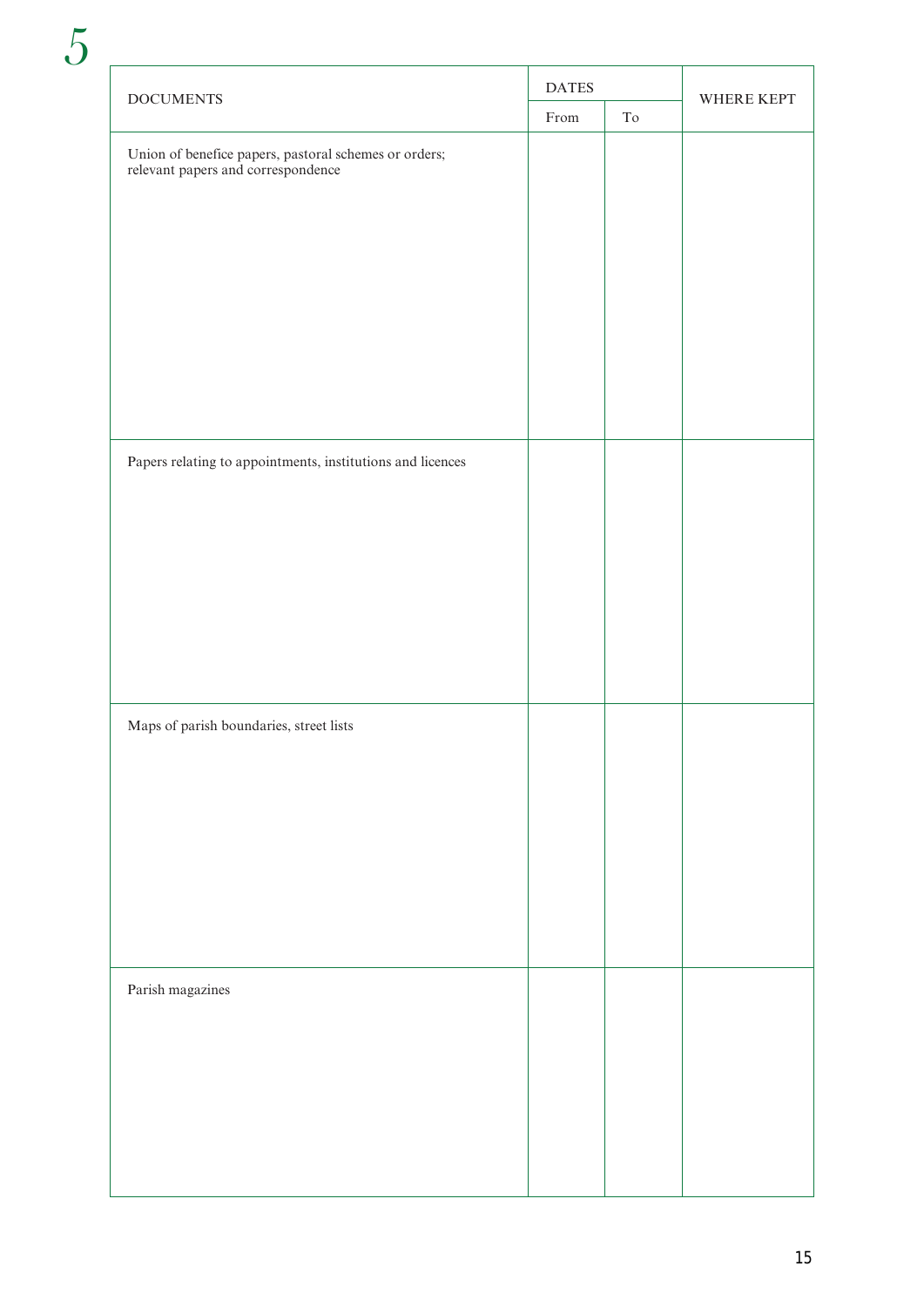| $\operatorname{DOCUMENTS}$                                          | <b>DATES</b> |    | WHERE KEPT |
|---------------------------------------------------------------------|--------------|----|------------|
|                                                                     | From         | To |            |
| Rate books                                                          |              |    |            |
|                                                                     |              |    |            |
|                                                                     |              |    |            |
|                                                                     |              |    |            |
|                                                                     |              |    |            |
|                                                                     |              |    |            |
|                                                                     |              |    |            |
|                                                                     |              |    |            |
| Charity records<br>(deeds, minutes, accounts, papers, benefactions) |              |    |            |
|                                                                     |              |    |            |
|                                                                     |              |    |            |
|                                                                     |              |    |            |
|                                                                     |              |    |            |
|                                                                     |              |    |            |
|                                                                     |              |    |            |
|                                                                     |              |    |            |
| School records (e.g. log books, plans, inspection reports)          |              |    |            |
|                                                                     |              |    |            |
|                                                                     |              |    |            |
|                                                                     |              |    |            |
|                                                                     |              |    |            |
|                                                                     |              |    |            |
|                                                                     |              |    |            |
| Poor overseers' records (e.g. accounts, poor law papers)            |              |    |            |
|                                                                     |              |    |            |
|                                                                     |              |    |            |
|                                                                     |              |    |            |
|                                                                     |              |    |            |
|                                                                     |              |    |            |
|                                                                     |              |    |            |
|                                                                     |              |    |            |
|                                                                     |              |    |            |
|                                                                     |              |    |            |
|                                                                     |              |    |            |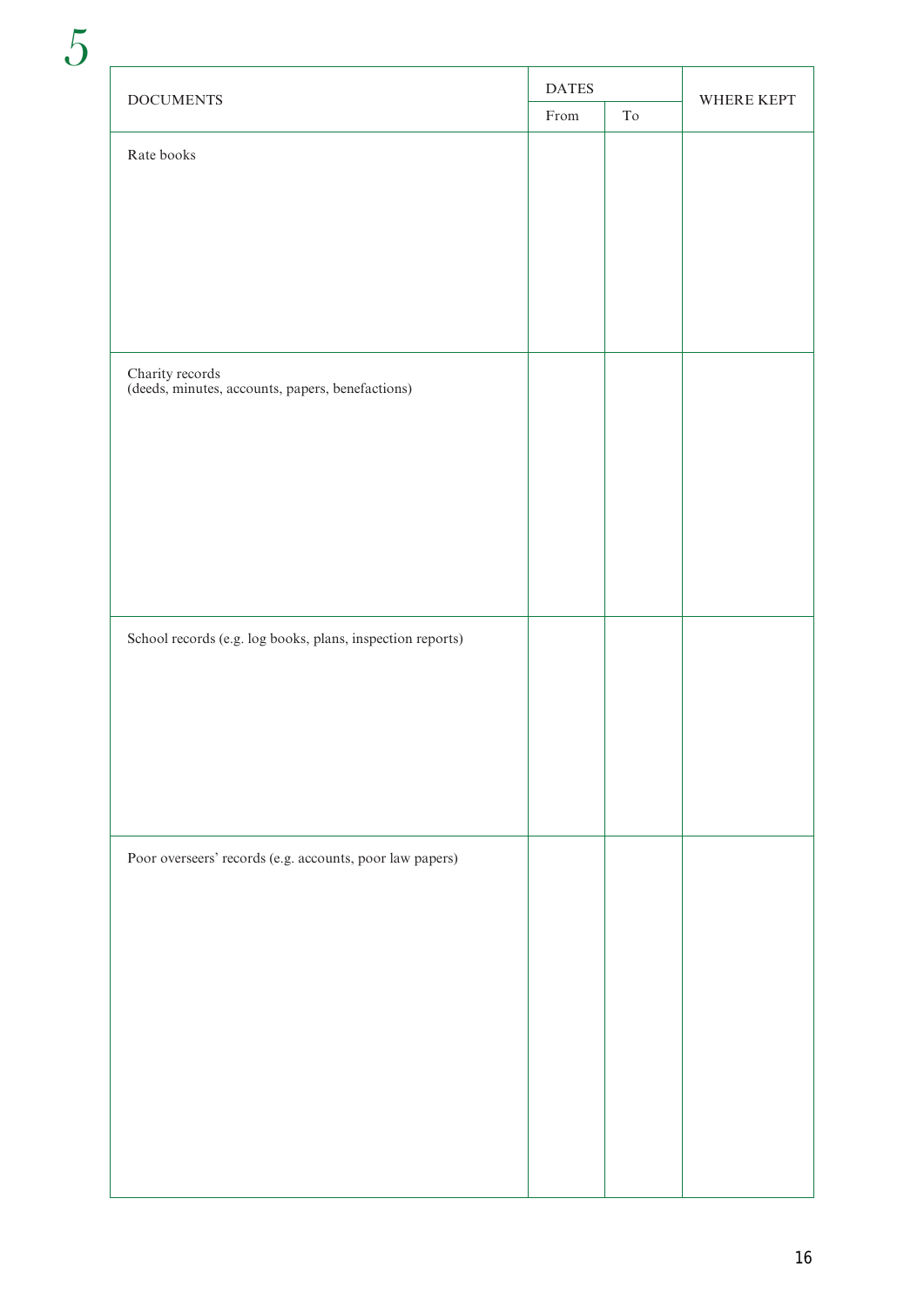| <b>DOCUMENTS</b>                                               |      |                     | WHERE KEPT |
|----------------------------------------------------------------|------|---------------------|------------|
|                                                                | From | $\operatorname{To}$ |            |
| Hall records (e.g. licences, agreements, deeds, repair papers) |      |                     |            |
|                                                                |      |                     |            |
|                                                                |      |                     |            |
|                                                                |      |                     |            |
|                                                                |      |                     |            |
|                                                                |      |                     |            |
|                                                                |      |                     |            |
|                                                                |      |                     |            |
|                                                                |      |                     |            |
|                                                                |      |                     |            |
| Highway papers (surveyors' accounts)                           |      |                     |            |
|                                                                |      |                     |            |
|                                                                |      |                     |            |
|                                                                |      |                     |            |
|                                                                |      |                     |            |
|                                                                |      |                     |            |
|                                                                |      |                     |            |
|                                                                |      |                     |            |
| <b>CHURCH BUILDINGS AND</b><br><b>PROPERTY</b>                 |      |                     |            |
| Faculties and archdeacons' certificates                        |      |                     |            |
| and accompanying material                                      |      |                     |            |
|                                                                |      |                     |            |
|                                                                |      |                     |            |
|                                                                |      |                     |            |
|                                                                |      |                     |            |
|                                                                |      |                     |            |
|                                                                |      |                     |            |
|                                                                |      |                     |            |
|                                                                |      |                     |            |
|                                                                |      |                     |            |
|                                                                |      |                     |            |
|                                                                |      |                     |            |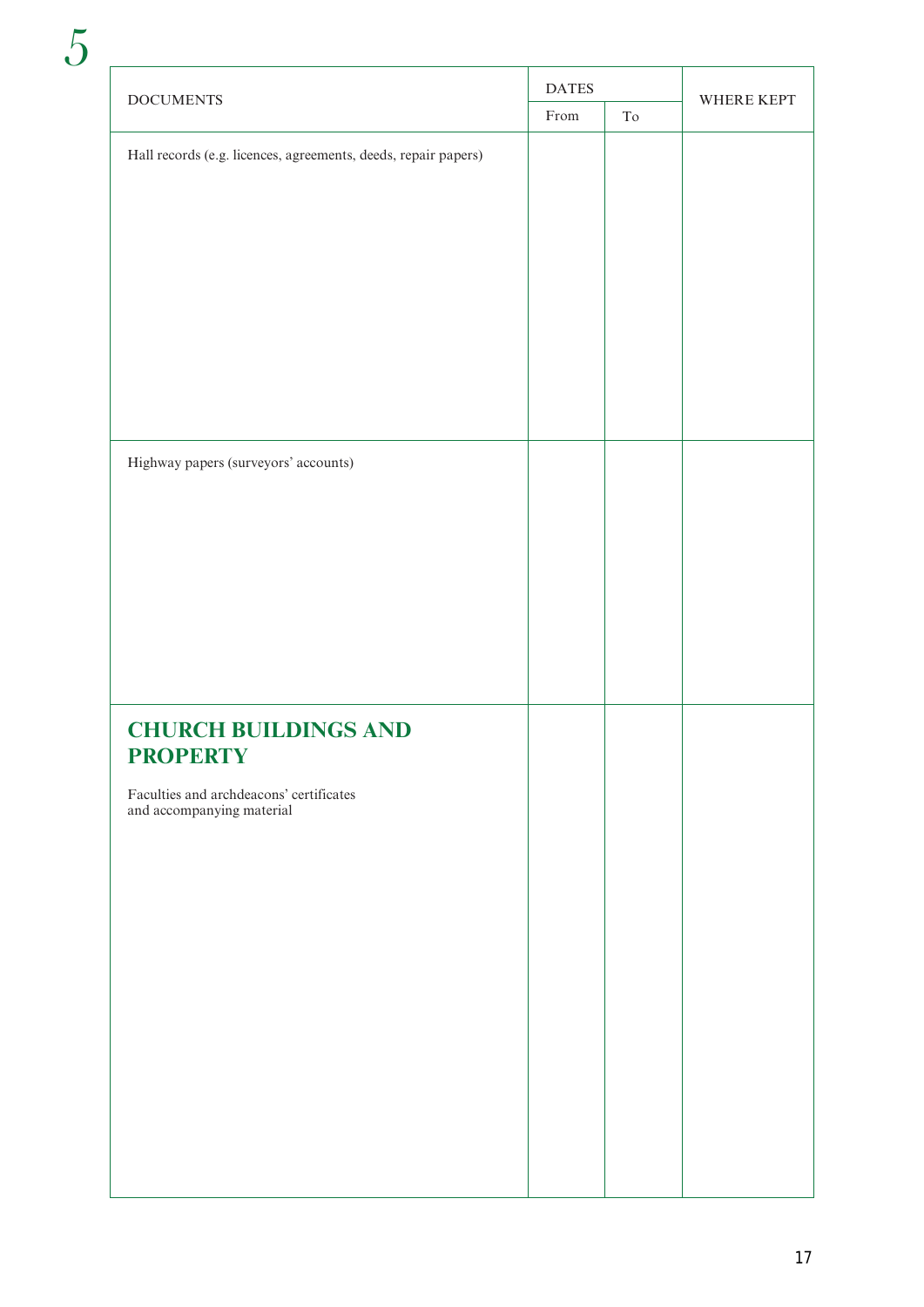| $\operatorname{DOCUMENTS}$                                                | $\mathop{\sf DATES}\nolimits$                    |                     | WHERE KEPT |
|---------------------------------------------------------------------------|--------------------------------------------------|---------------------|------------|
|                                                                           | $\ensuremath{\mathop{\text{\rm From}}\nolimits}$ | $\operatorname{To}$ |            |
| Orders in Council                                                         |                                                  |                     |            |
|                                                                           |                                                  |                     |            |
|                                                                           |                                                  |                     |            |
|                                                                           |                                                  |                     |            |
|                                                                           |                                                  |                     |            |
|                                                                           |                                                  |                     |            |
|                                                                           |                                                  |                     |            |
| Registers of graves and plans                                             |                                                  |                     |            |
|                                                                           |                                                  |                     |            |
|                                                                           |                                                  |                     |            |
|                                                                           |                                                  |                     |            |
|                                                                           |                                                  |                     |            |
|                                                                           |                                                  |                     |            |
|                                                                           |                                                  |                     |            |
| Agreements for the maintenance of the churchyard,<br>graves and memorials |                                                  |                     |            |
|                                                                           |                                                  |                     |            |
|                                                                           |                                                  |                     |            |
|                                                                           |                                                  |                     |            |
|                                                                           |                                                  |                     |            |
|                                                                           |                                                  |                     |            |
| Terriers and Inventories                                                  |                                                  |                     |            |
|                                                                           |                                                  |                     |            |
|                                                                           |                                                  |                     |            |
|                                                                           |                                                  |                     |            |
|                                                                           |                                                  |                     |            |
|                                                                           |                                                  |                     |            |
| Log Books                                                                 |                                                  |                     |            |
|                                                                           |                                                  |                     |            |
|                                                                           |                                                  |                     |            |
|                                                                           |                                                  |                     |            |
|                                                                           |                                                  |                     |            |
|                                                                           |                                                  |                     |            |
|                                                                           |                                                  |                     |            |
|                                                                           |                                                  |                     |            |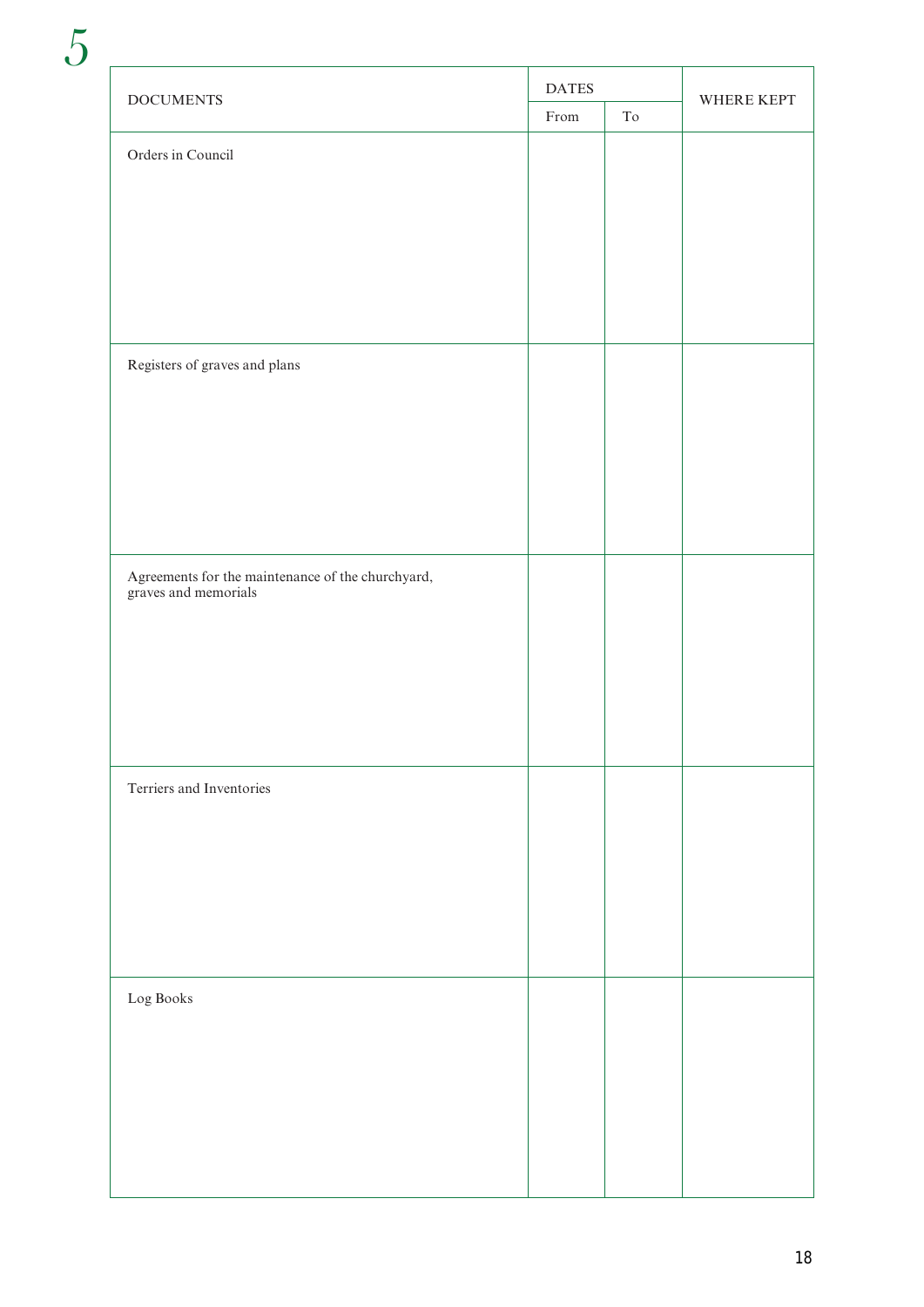| <b>DOCUMENTS</b>                                                                                                                                                              | <b>DATES</b> |    | WHERE KEPT |
|-------------------------------------------------------------------------------------------------------------------------------------------------------------------------------|--------------|----|------------|
|                                                                                                                                                                               | From         | To |            |
| Quinquennial inspection reports<br>Plans of the church and specifications, tenders and papers<br>relating to major repairs or alterations to the church or its<br>furnishings |              |    |            |
| Tithe records                                                                                                                                                                 |              |    |            |
| (e.g. maps, schedules, accounts, redemption papers)                                                                                                                           |              |    |            |
| Sundry legal documents<br>(leases, conveyances, easements, licences)                                                                                                          |              |    |            |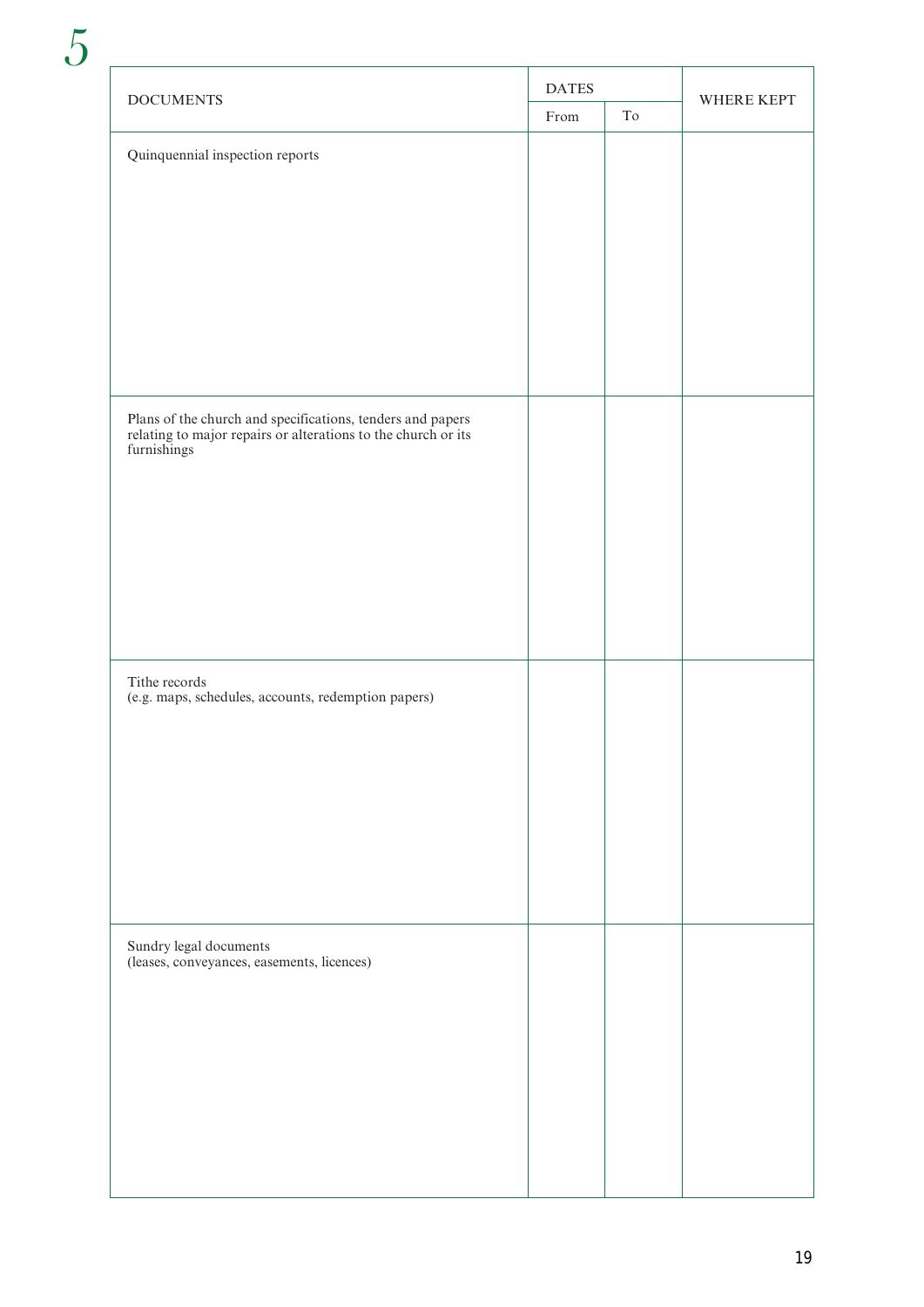| <b>DOCUMENTS</b>               | <b>DATES</b>                                     |                     | WHERE KEPT |
|--------------------------------|--------------------------------------------------|---------------------|------------|
|                                | $\ensuremath{\mathop{\text{\rm From}}\nolimits}$ | $\operatorname{To}$ |            |
| <b>PARISH FINANCE</b>          |                                                  |                     |            |
| Audited accounts               |                                                  |                     |            |
|                                |                                                  |                     |            |
|                                |                                                  |                     |            |
|                                |                                                  |                     |            |
|                                |                                                  |                     |            |
|                                |                                                  |                     |            |
| Ledgers                        |                                                  |                     |            |
|                                |                                                  |                     |            |
|                                |                                                  |                     |            |
|                                |                                                  |                     |            |
|                                |                                                  |                     |            |
|                                |                                                  |                     |            |
| Bank statements, invoices, etc |                                                  |                     |            |
|                                |                                                  |                     |            |
|                                |                                                  |                     |            |
|                                |                                                  |                     |            |
|                                |                                                  |                     |            |
|                                |                                                  |                     |            |
| Covenant details               |                                                  |                     |            |
|                                |                                                  |                     |            |
|                                |                                                  |                     |            |
|                                |                                                  |                     |            |
|                                |                                                  |                     |            |
|                                |                                                  |                     |            |
| Insurance policies             |                                                  |                     |            |
|                                |                                                  |                     |            |
|                                |                                                  |                     |            |
|                                |                                                  |                     |            |
|                                |                                                  |                     |            |
|                                |                                                  |                     |            |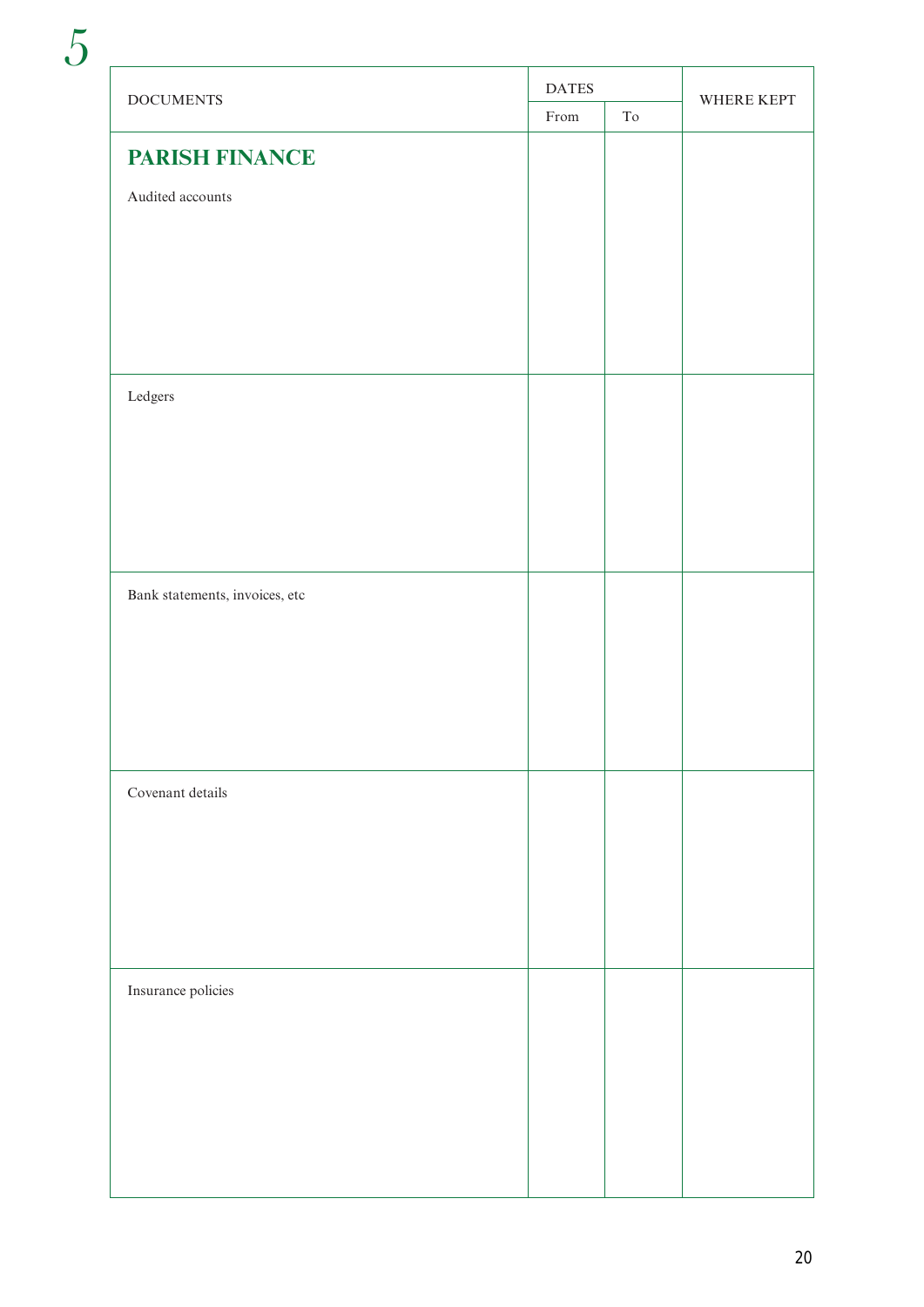# **SCHEDULE OF CHURCH PLATE**

Please include all Communion vessels of whatever material. First list any complete sets, and then individual items in the following categories :

chalices, patens, flagons, alms dishes or basons and other plate, including ciboria, pyxes, wafer boxes, and cruets.

**Good photographs should be taken of all church plate and kept with this Church Property Register.**

**Please mark clearly items deposited in a Cathedral treasury, museum or art gallery, or in a bank.**

| Article and brief<br>$\operatorname{description}$ | Material,<br>weight (in grams)<br>and dimensions<br>(in inches) | Hall marks, maker's<br>mark and inscription<br>and other marks | Where kept |
|---------------------------------------------------|-----------------------------------------------------------------|----------------------------------------------------------------|------------|
|                                                   |                                                                 |                                                                |            |
|                                                   |                                                                 |                                                                |            |
|                                                   |                                                                 |                                                                |            |
|                                                   |                                                                 |                                                                |            |
|                                                   |                                                                 |                                                                |            |
|                                                   |                                                                 |                                                                |            |
|                                                   |                                                                 |                                                                |            |
|                                                   |                                                                 |                                                                |            |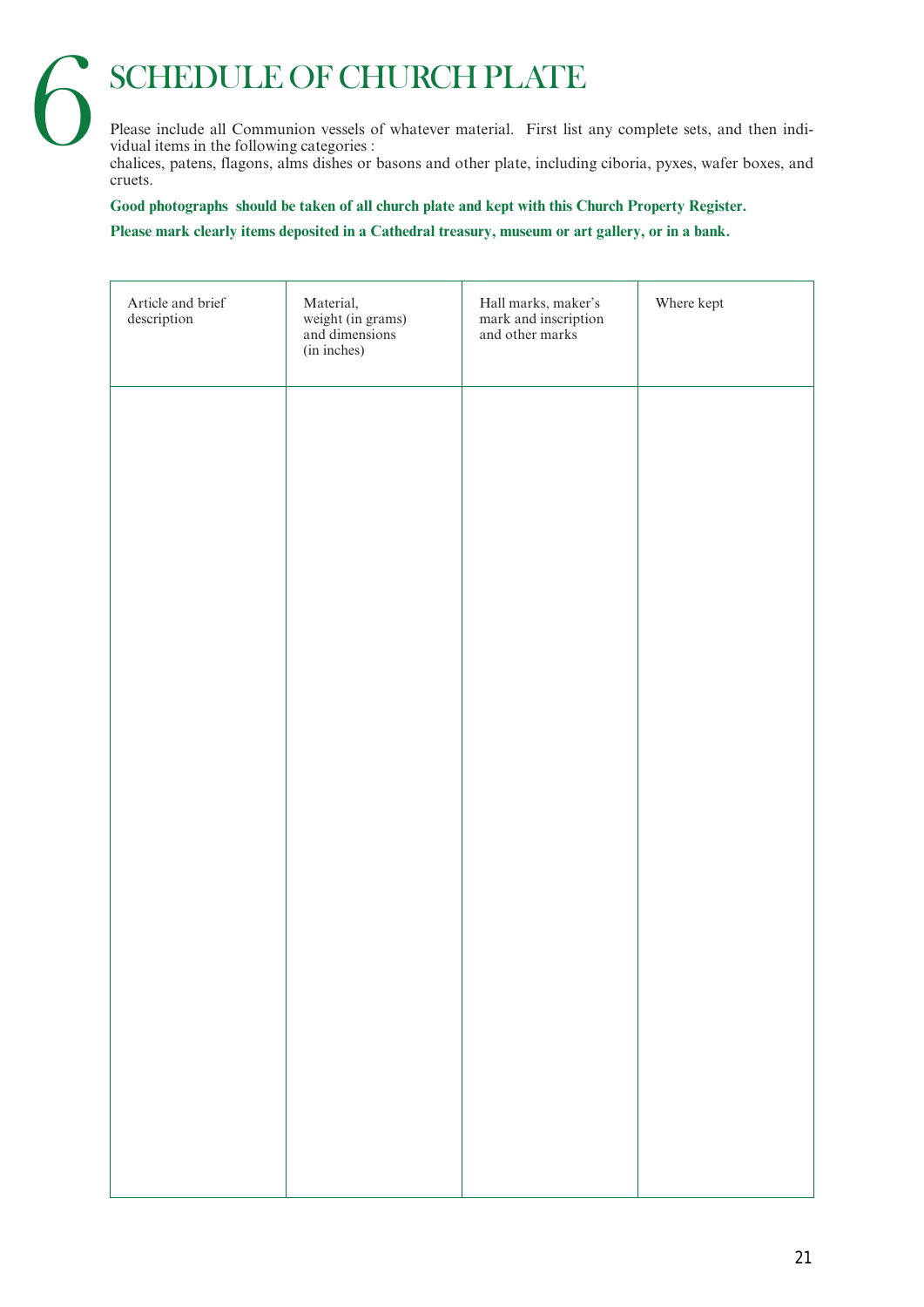| Article and brief<br>description | Material,<br>weight (in grams)<br>and dimensions<br>(in inches) | Hall marks, maker's<br>mark and inscription<br>and other marks | Where kept |
|----------------------------------|-----------------------------------------------------------------|----------------------------------------------------------------|------------|
|                                  |                                                                 |                                                                |            |
|                                  |                                                                 |                                                                |            |
|                                  |                                                                 |                                                                |            |
|                                  |                                                                 |                                                                |            |
|                                  |                                                                 |                                                                |            |
|                                  |                                                                 |                                                                |            |
|                                  |                                                                 |                                                                |            |
|                                  |                                                                 |                                                                |            |
|                                  |                                                                 |                                                                |            |
|                                  |                                                                 |                                                                |            |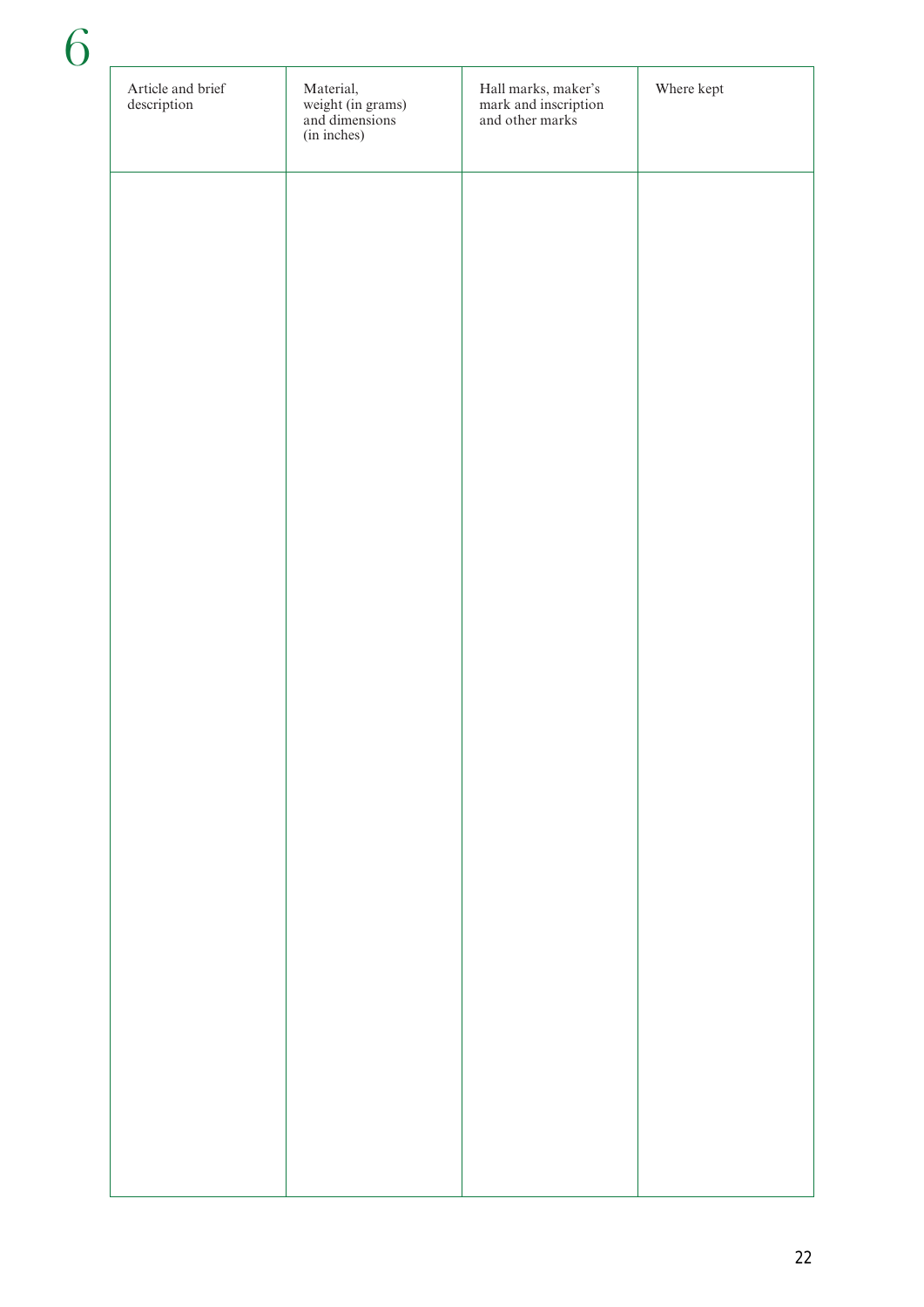# 7 SCHEDULE OF FURNISHINGS AND FITTINGS

## excluding registers, records and plate

## **In every case the following information should be given if known :**

material (including the **type** of stone, wood, metal), the date and the designer, maker/craftsman, donor, and position.

**Photographs should be taken of furnishings in this section and kept with the Church Property Register.**

**ALTAR(S)**

**ALTAR ORNAMENTS,** e.g. crosses and candlesticks

**REREDOS(ES)**

**PULPIT**

**LECTERN**

**FONT** and cover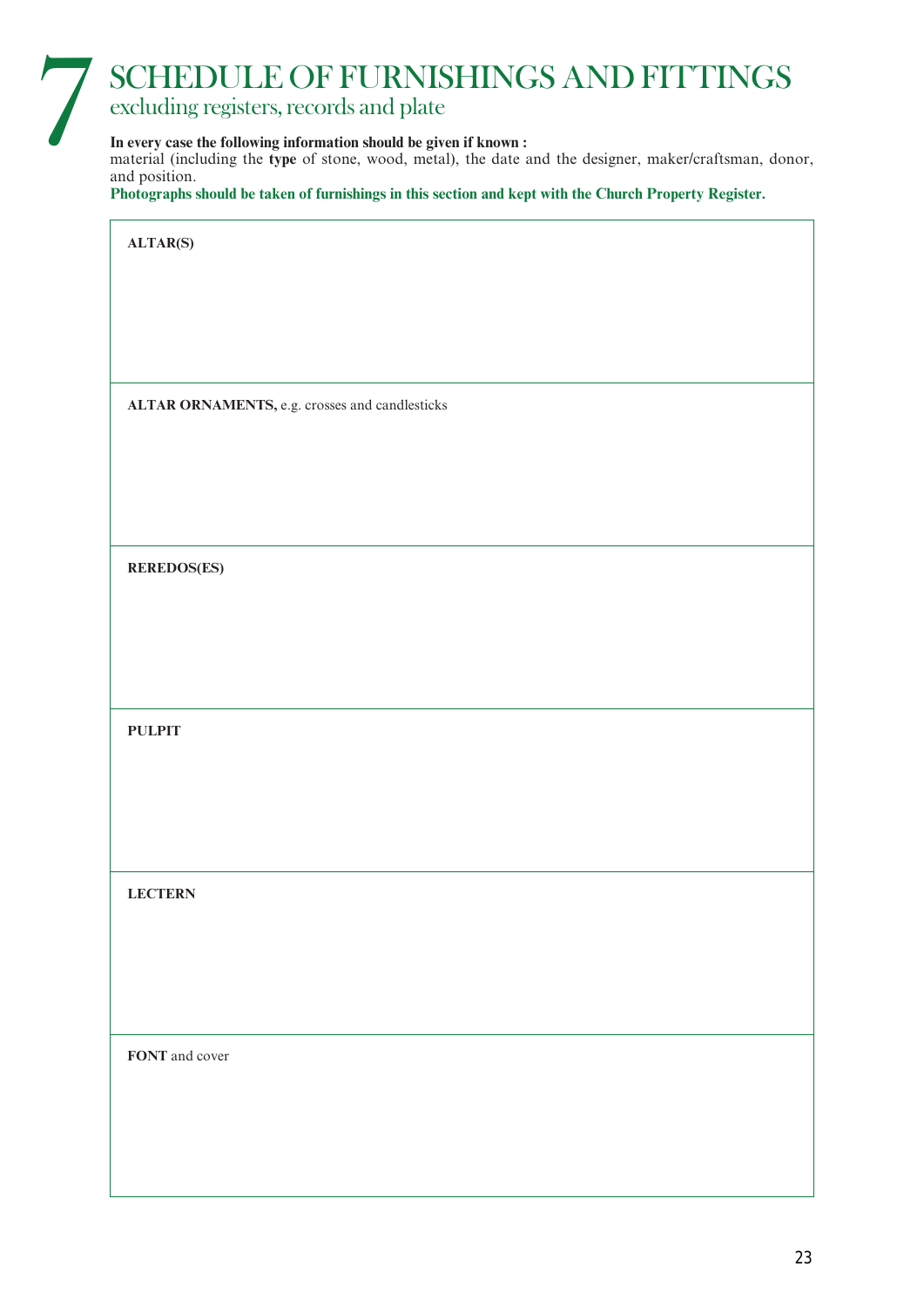## **SCREENS**

**STAINED GLASS** starting with the east window, proceed clockwise around the church : give subject, inscription, artist and date

**WALLPAINTINGS** starting from the east end, proceed clockwise around the church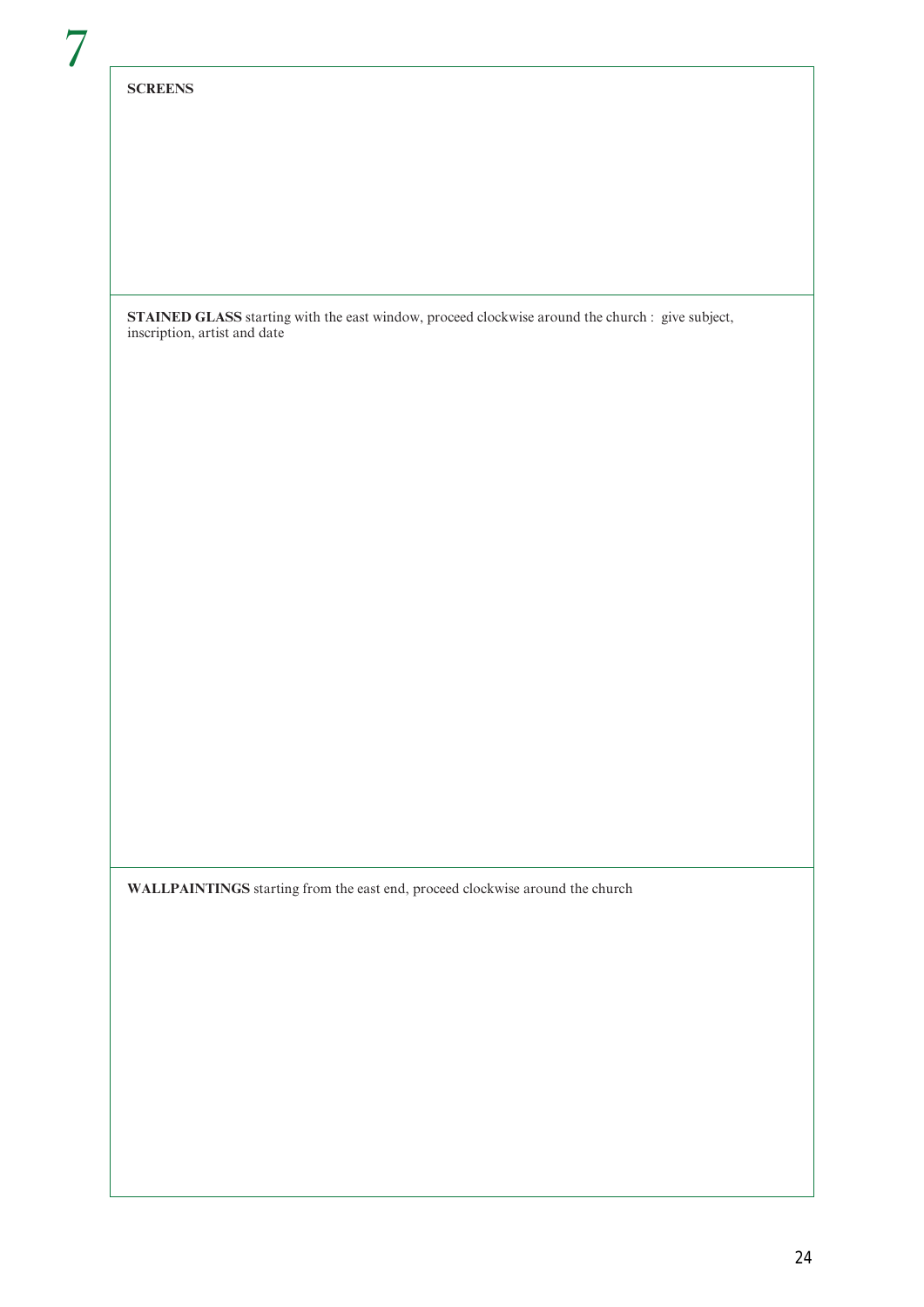**MONUMENTS,** starting from the east end, proceed southwards around the church: give position and state the name and date of death of the person earliest commemorated. Then list floor slabs, proceeding from east to west; include coffin lids, slabs, ledger slabs, wall monuments, brasses and effigies. Good photographs showing the monument and the inscription should be provided, or a typescript copy of the entire wording.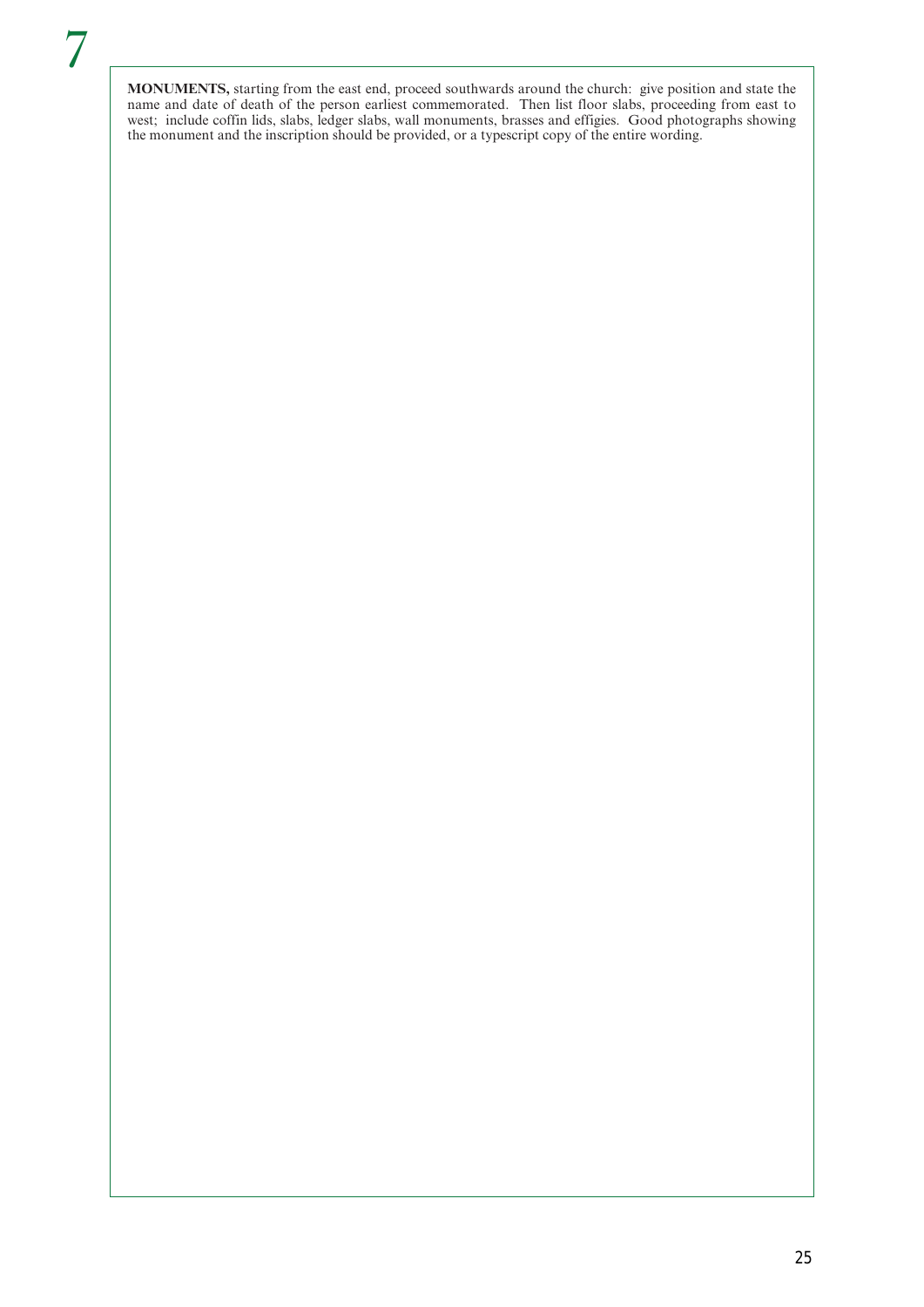**SCULPTURE** and statuary, other than funerary sculpture

**BELL(S)** Give diameter, weight, inscription, maker and date of each bell, and any information about the bellframe, e.g. of wood or metal, date, etc. The Diocesan Bells Adviser, who may be contacted through the DAC, may be able to provide information in cases of difficulty.

**PAINTINGS** on wood and canvas, watercolours; include Commandment boards, benefactions boards, hatchments, ringing records, list of incumbents, and Royal Coats of Arms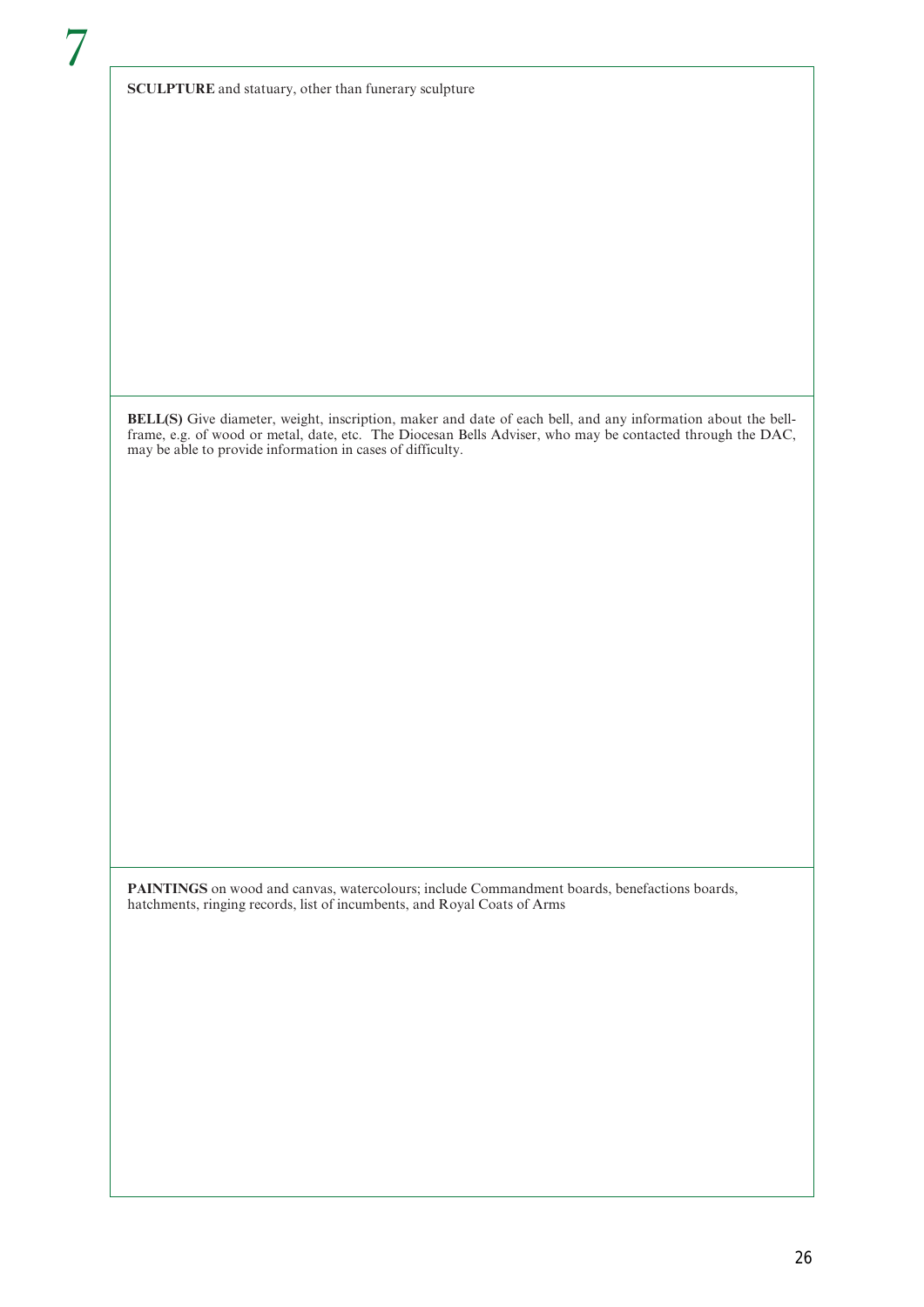**METALWORK** e.g. turret and other clocks, processional crosses, alms dishes, standard candlesticks, tapers, thuribles, grilles, sanctuary lamps, chandeliers, candle branches, light fittings, Communion rails, vases, font ewer, iron chest, armour, historic locks and keys.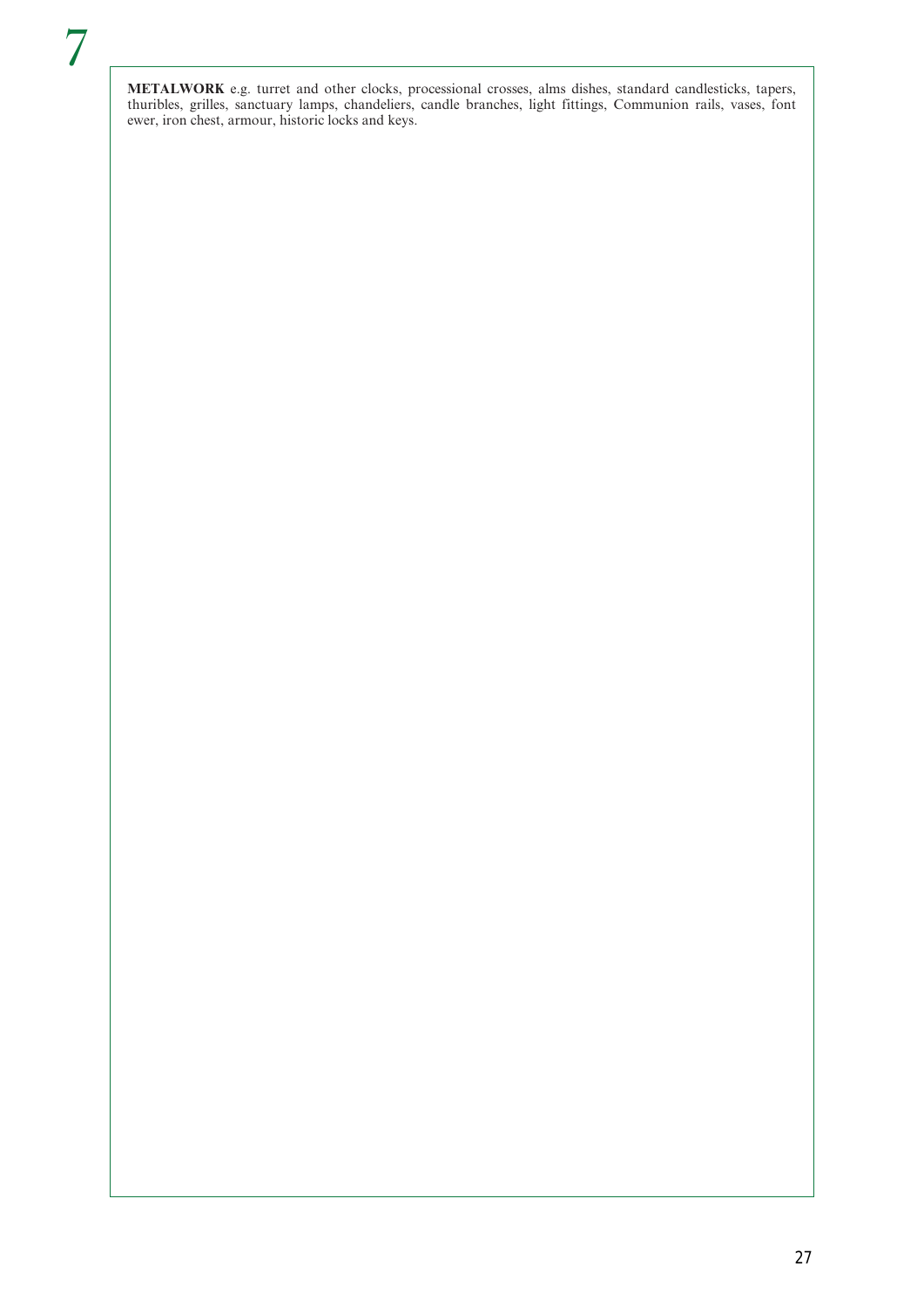**WOODWORK,** e.g. processional crosses, standard candlesticks, tapers, sanctuary chairs, stalls, Communion rails, nave seating (pews, chairs or benches), table(s), litany desk, almsbox, chest(s), wardens' and vergers' staves, stools, hymnboards.

Include here items predominantly of wood, e.g. with metal mounts, but give details of the additional materials.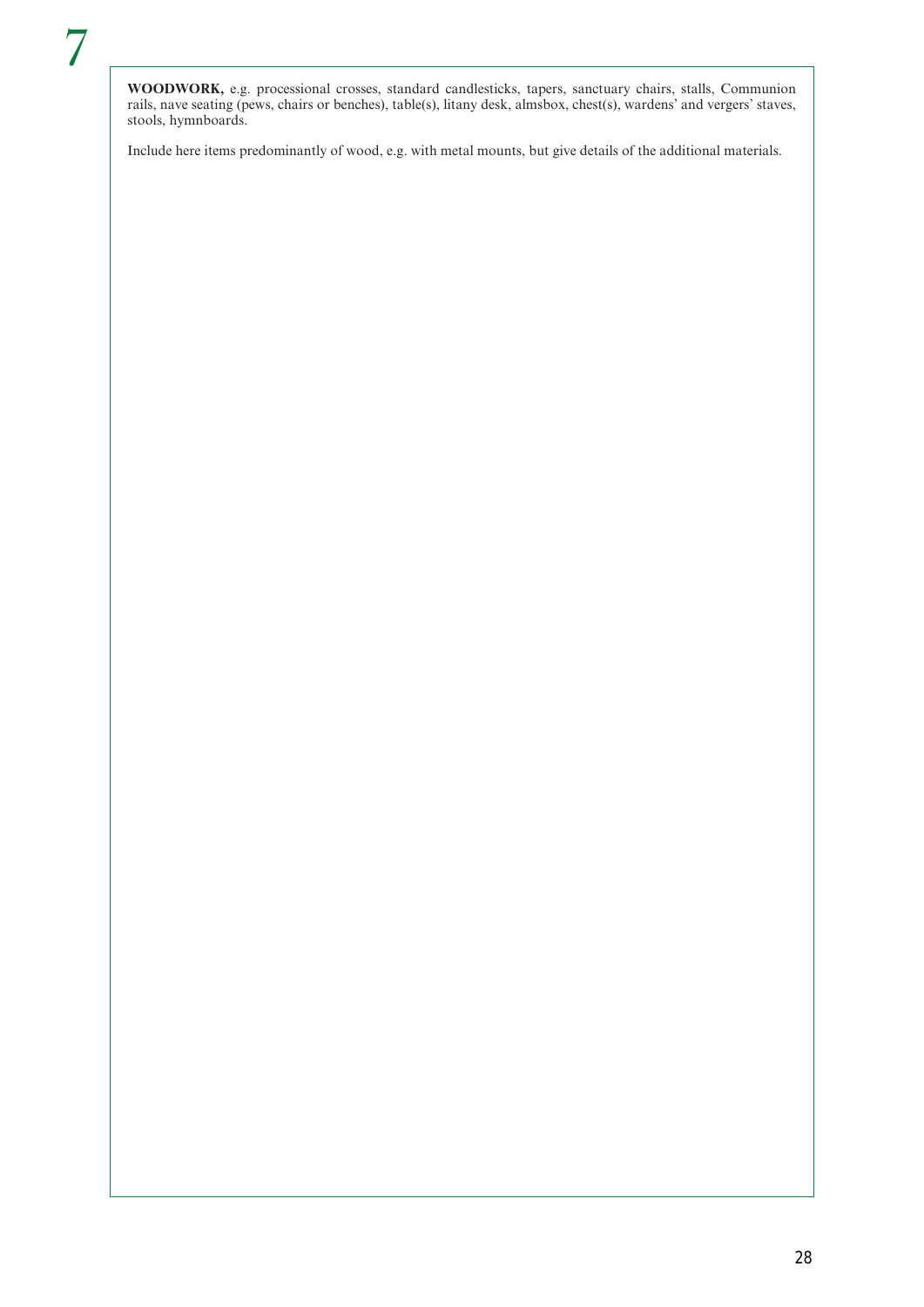## **ARCHITECTURAL FEATURES**

**External: e.g.** weathervane, carvings, inscriptions, consecration crosses, scratch dials, sundial, doors, door furniture.

**Internal: e.g.** sedilia, piscina, aumbries and tabernacles, Easter Sepulchre, statues, niches, decorative corbels, historic graffiti, patterned floor tiles.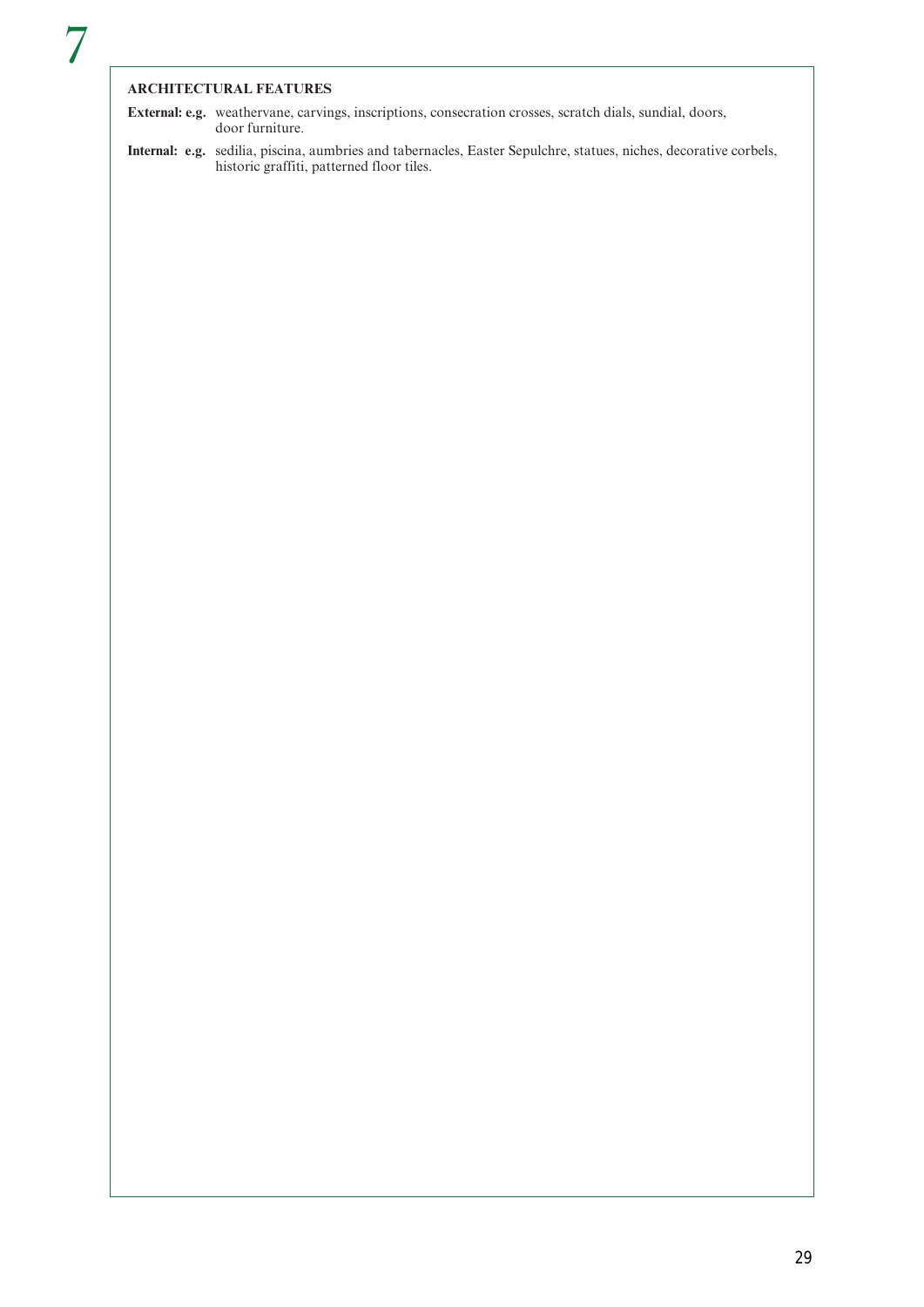## **TEXTILES:**

**VESTMENTS:** copes, chasubles, dalmatics, tunicles, stoles, maniples, burses and veils

**LINEN VESTMENTS**: surplices, albs, amices, girdles

**CASSOCKS,** gowns, scarves, headgear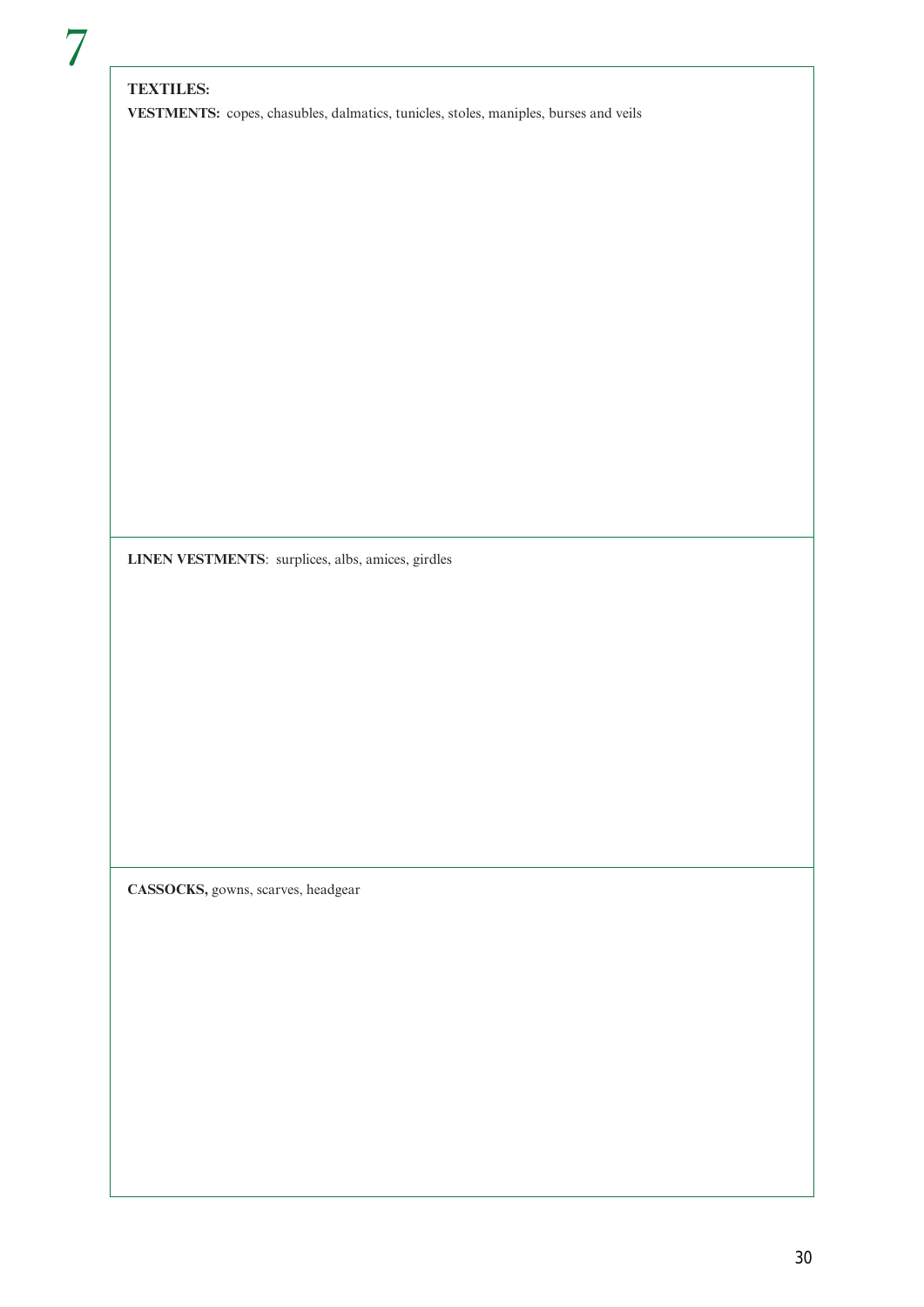**FRONTALS,** dorsals, riddel curtains

**FAIR LINEN**, corporals and palls; purificators and towels

**HANGINGS,** pulpit falls, funeral palls, banners

**CARPETS, TAPESTRIES**

**OFFERTORY** and alms bags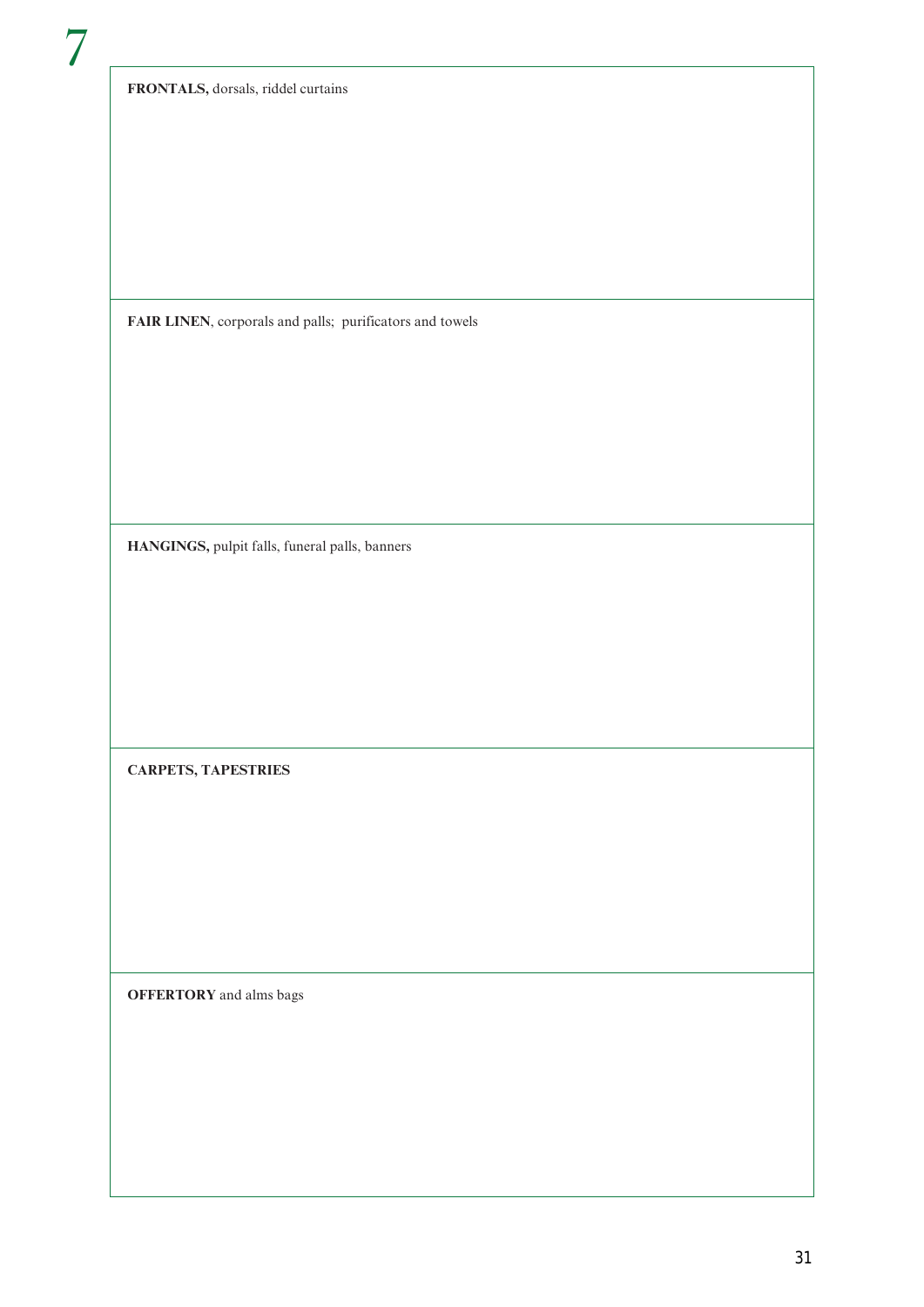**BOOKS** include in one category parochial libraries founded before 1900 and in another service books (both in use and out of use), lectern Bibles, altar books and parish histories, and miscellaneous prescribed books, such as the *Homilies* and Foxe's *Book of Martyrs*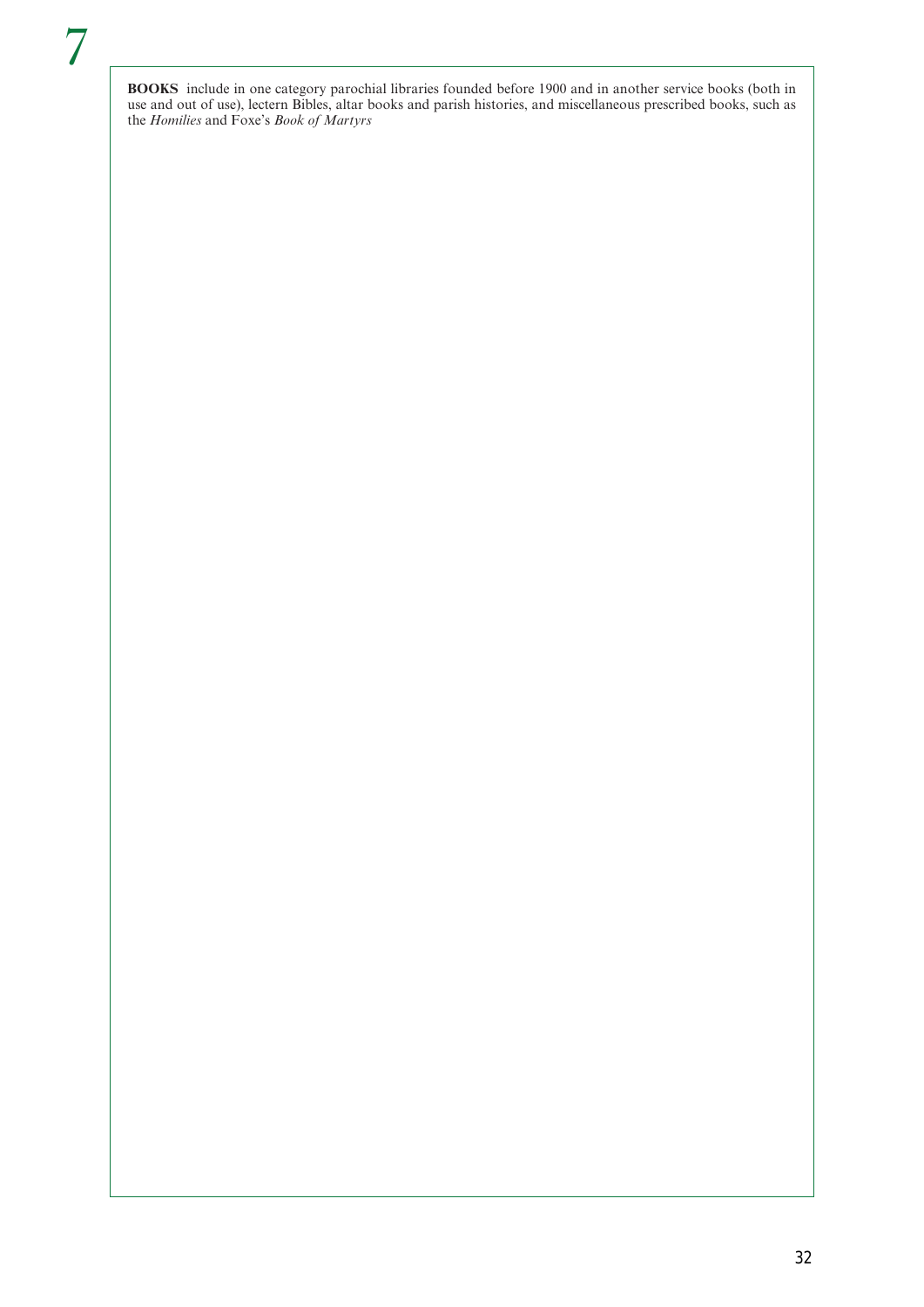**ORGAN** Give name of original builder and date, builder and date of any rebuilds, type of action; list of stops; organ case. The Diocesan Organs Adviser may be able to provide some of this information. Give details of other musical instruments, e.g. harmonium, electronic keyboard, drums, etc. and details of ownership.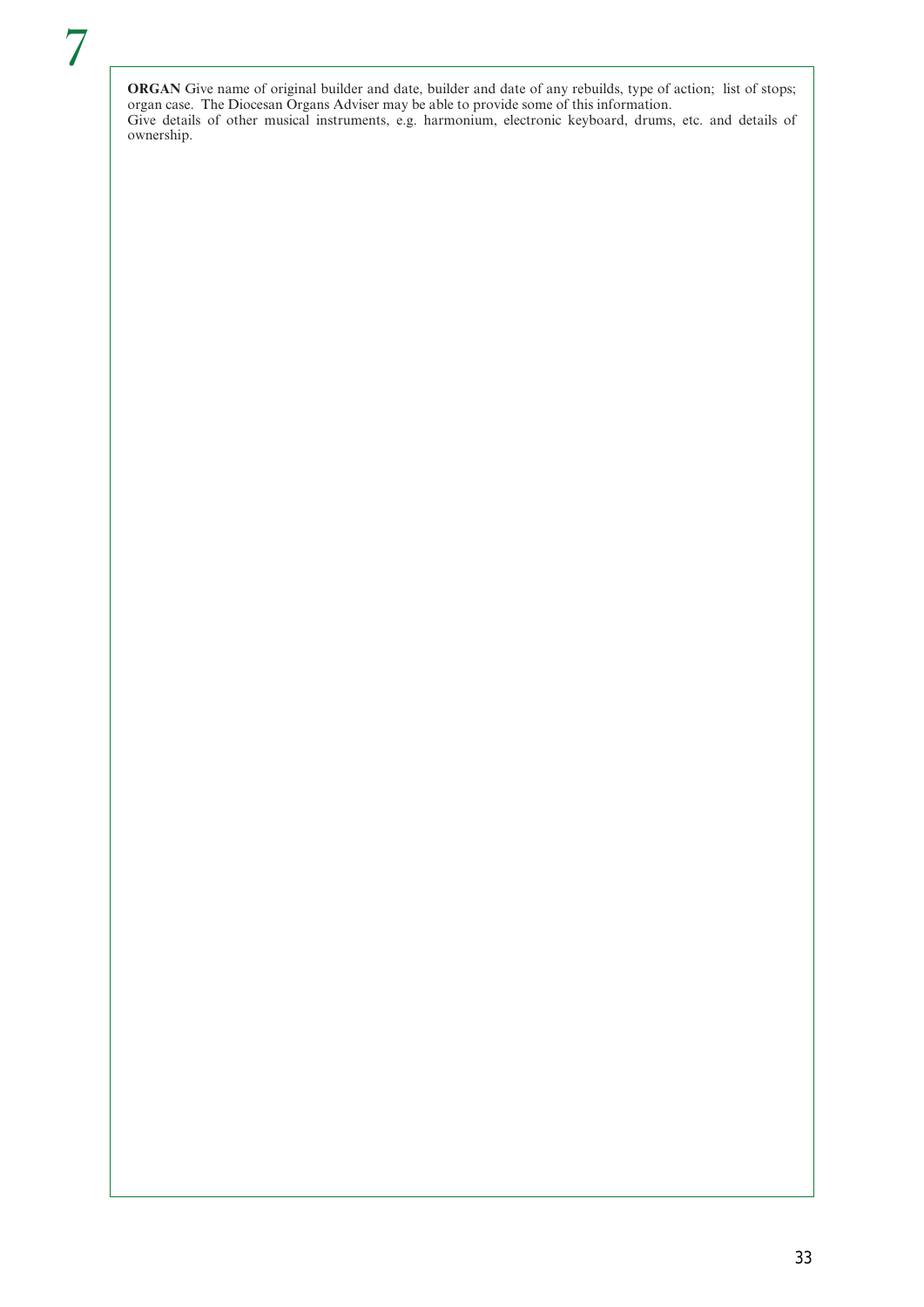**ELECTRICAL EQUIPMENT** sound amplification systems, photocopiers, computers, etc.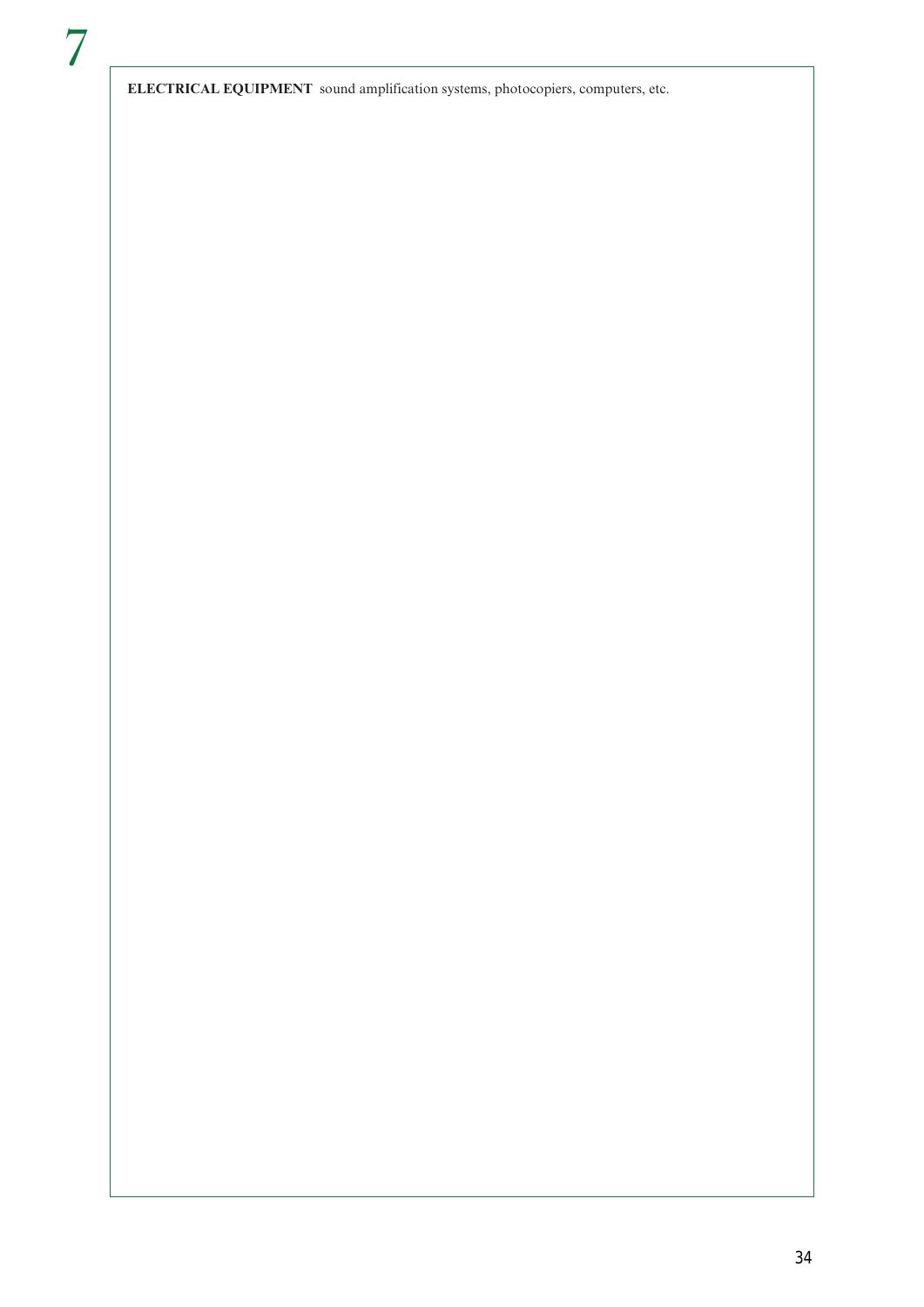**MISCELLANEA** i.e. objects which may not have fallen into any of the foregoing categories : e.g. photographs of the church and of past incumbents, other photographs, prints, hour glass, kneelers, safes, model of the church. The contents of the tower and vestry in particular should not be overlooked.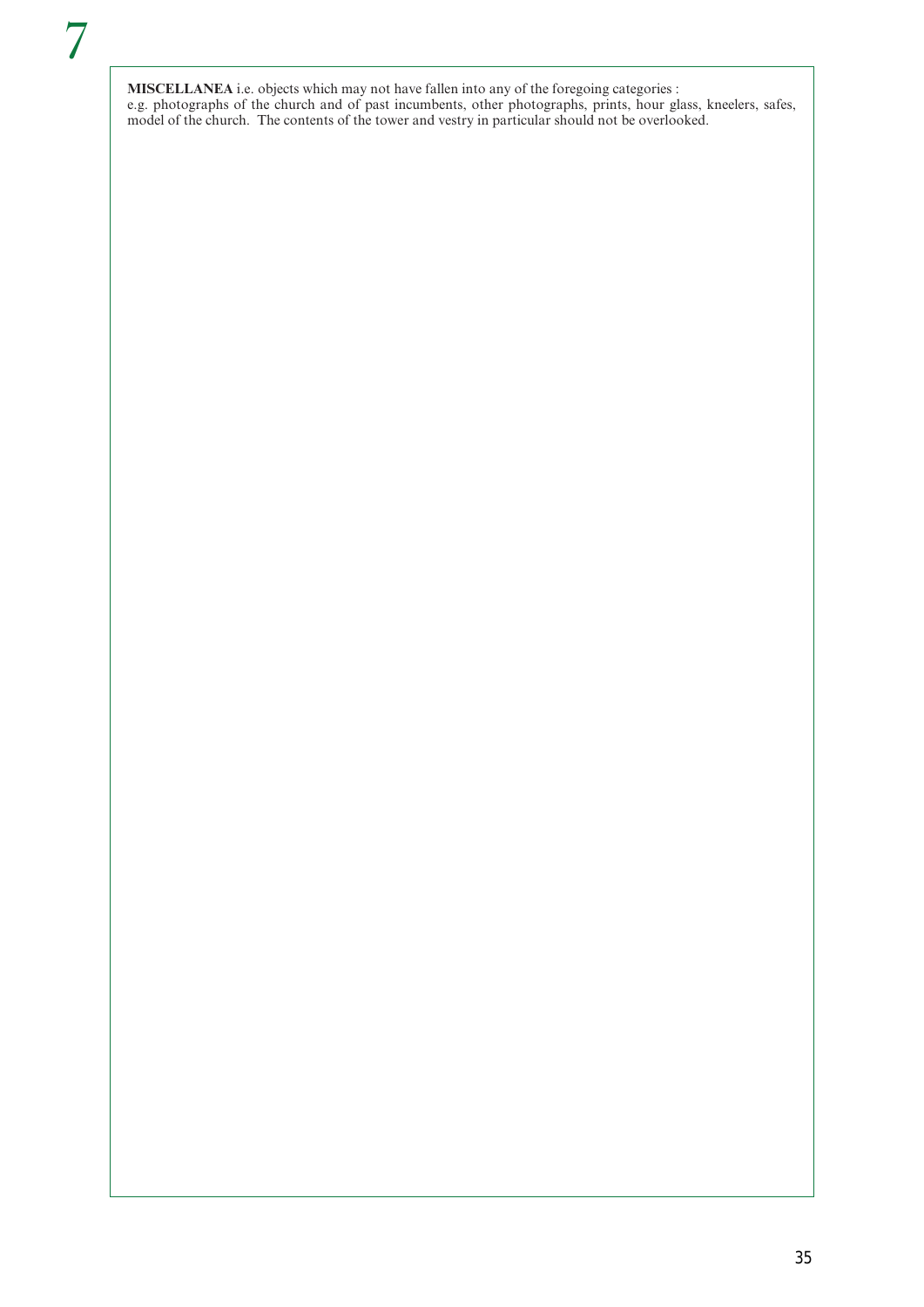# FOR CHURCHWARDENS

As mentioned in the introduction, churchwardens are required to produce this *Church Property Register* and the *Church Log Book* to the parochial church council as soon as practicable after the beginning of each calendar year, together with a signed statement that the contents are accurate. The following forms may be used. The Register will also be checked at the time of the archdeacon's visitation; the same form may be used for this purpose.

The lists of Church properties, goods and ornaments scheduled in the foregoing pages of this Church Property Register have been duly checked and additions or corrections noted and initialled and are certified as correct to the best of our knowledge.

Incumbent

| Churchwardens |                          | Date |
|---------------|--------------------------|------|
|               |                          |      |
| Examined      | Archdeacon or Rural Dean | Date |

The lists of Church properties, goods and ornaments scheduled in the foregoing pages of this Church Property Register have been duly checked and additions or corrections noted and initialled and are certified as correct to the best of our knowledge.

Incumbent

Churchwardens

Date

Examined

Archdeacon or Rural Dean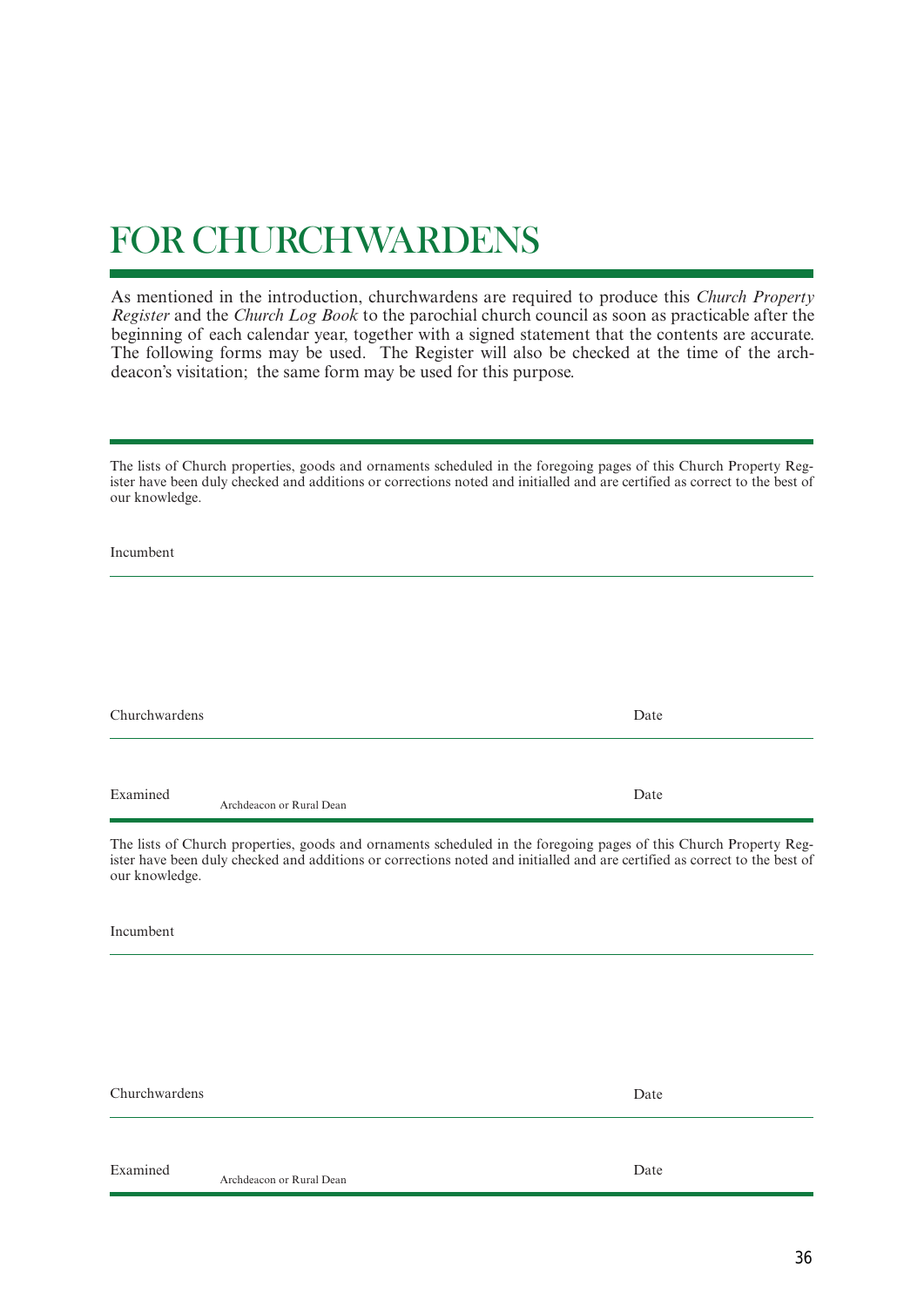The lists of Church properties, goods and ornaments scheduled in the foregoing pages of this Church Property Register have been duly checked and additions or corrections noted and initialled and are certified as correct to the best of our knowledge.

Incumbent

| Churchwardens |                          | Date |
|---------------|--------------------------|------|
|               |                          |      |
| Examined      | Archdeacon or Rural Dean | Date |

The lists of Church properties, goods and ornaments scheduled in the foregoing pages of this Church Property Register have been duly checked and additions or corrections noted and initialled and are certified as correct to the best of our knowledge.

Incumbent

| Churchwardens |                          | Date |  |
|---------------|--------------------------|------|--|
|               |                          |      |  |
| Examined      | Archdeacon or Rural Dean | Date |  |

The lists of Church properties, goods and ornaments scheduled in the foregoing pages of this Church Property Register have been duly checked and additions or corrections noted and initialled and are certified as correct to the best of our knowledge.

Incumbent

Churchwardens

Date

Examined

Archdeacon or Rural Dean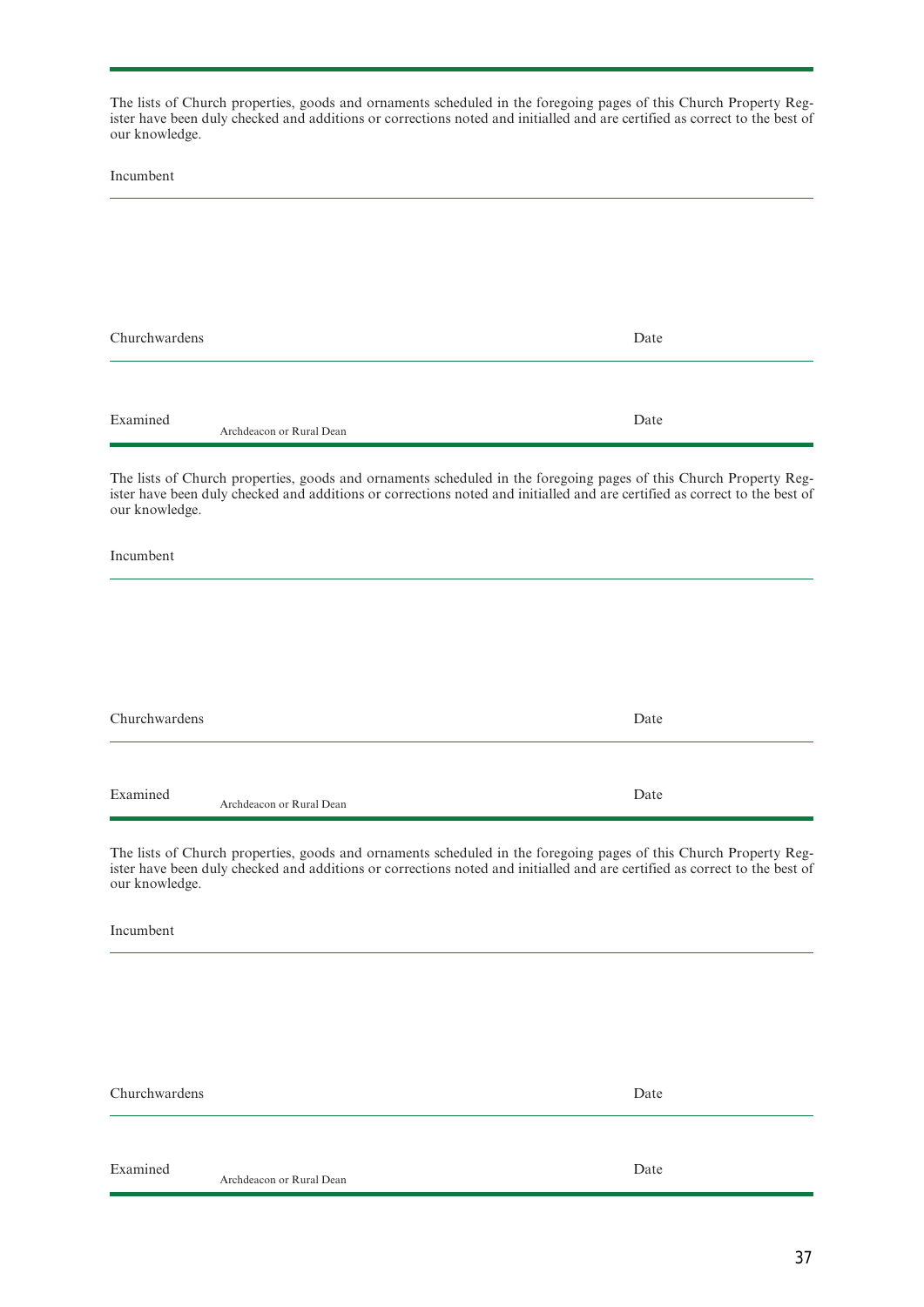The lists of Church properties, goods and ornaments scheduled in the foregoing pages of this Church Property Register have been duly checked and additions or corrections noted and initialled and are certified as correct to the best of our knowledge.

Incumbent

| Churchwardens |                          | Date |  |
|---------------|--------------------------|------|--|
|               |                          |      |  |
| Examined      | Archdeacon or Rural Dean | Date |  |

The lists of Church properties, goods and ornaments scheduled in the foregoing pages of this Church Property Register have been duly checked and additions or corrections noted and initialled and are certified as correct to the best of our knowledge.

Incumbent

| Churchwardens |                          | Date |
|---------------|--------------------------|------|
|               |                          |      |
| Examined      | Archdeacon or Rural Dean | Date |

The lists of Church properties, goods and ornaments scheduled in the foregoing pages of this Church Property Register have been duly checked and additions or corrections noted and initialled and are certified as correct to the best of our knowledge.

Incumbent

Churchwardens

Date

Examined

Archdeacon or Rural Dean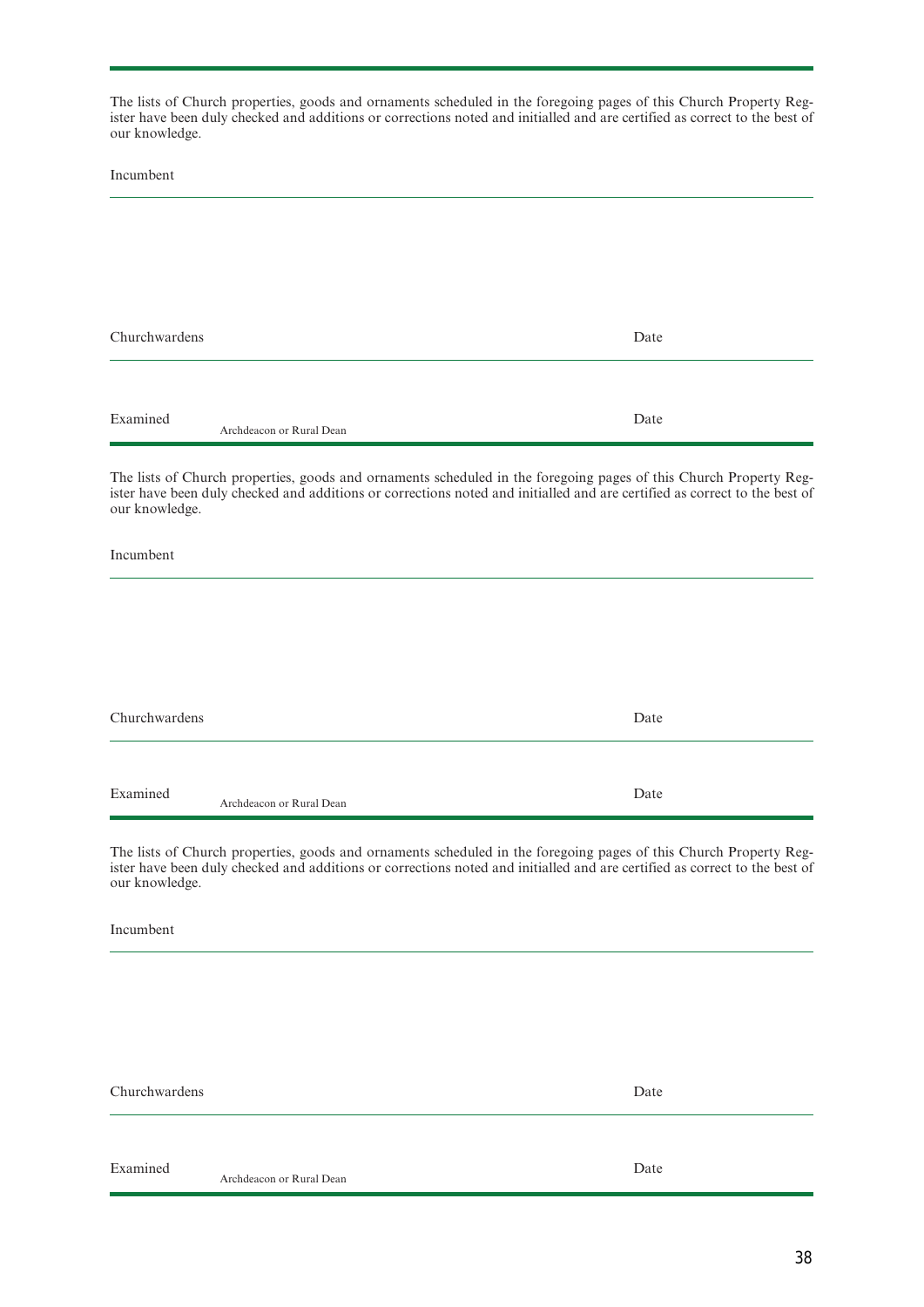The lists of Church properties, goods and ornaments scheduled in the foregoing pages of this Church Property Register have been duly checked and additions or corrections noted and initialled and are certified as correct to the best of our knowledge.

Incumbent

| Churchwardens |                          | Date |
|---------------|--------------------------|------|
|               |                          |      |
| Examined      | Archdeacon or Rural Dean | Date |

The lists of Church properties, goods and ornaments scheduled in the foregoing pages of this Church Property Register have been duly checked and additions or corrections noted and initialled and are certified as correct to the best of our knowledge.

Incumbent

| Churchwardens |                          | Date |
|---------------|--------------------------|------|
|               |                          |      |
| Examined      | Archdeacon or Rural Dean | Date |

The lists of Church properties, goods and ornaments scheduled in the foregoing pages of this Church Property Register have been duly checked and additions or corrections noted and initialled and are certified as correct to the best of our knowledge.

Incumbent

Churchwardens

Date

Examined

Archdeacon or Rural Dean